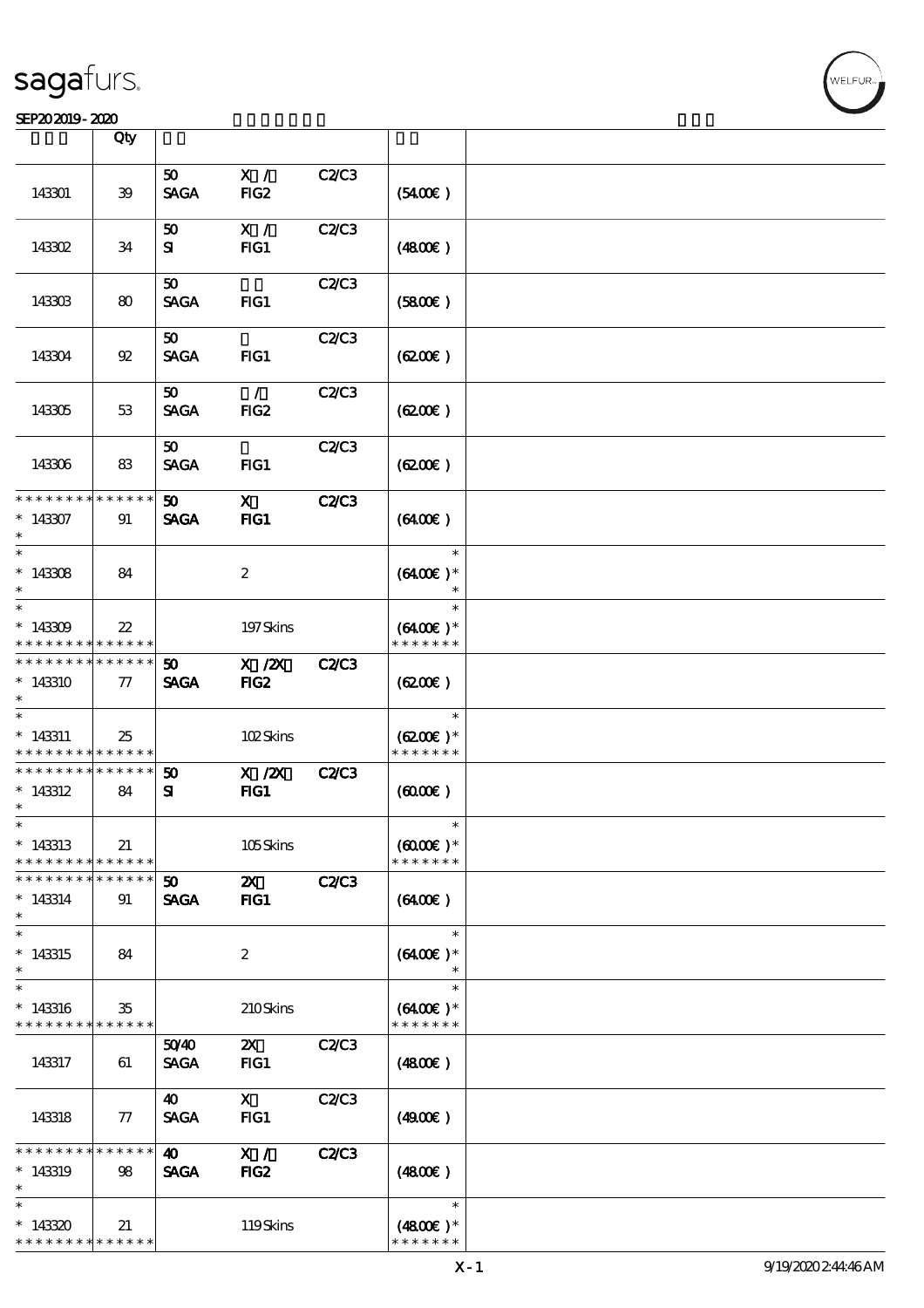### SEP202019-2020

|                                                       | Qty                         |                              |                           |              |                             |  |
|-------------------------------------------------------|-----------------------------|------------------------------|---------------------------|--------------|-----------------------------|--|
|                                                       |                             | 40                           | X /                       | C2C3         |                             |  |
| 143321                                                | 58                          | ${\bf s}$                    | FG1                       |              | (440E)                      |  |
| * * * * * * * *                                       | * * * * * *                 | $\boldsymbol{\omega}$        |                           | <b>C2/C3</b> |                             |  |
| $*143322$                                             | 98                          | <b>SAGA</b>                  | $HG1$                     |              | (520)                       |  |
| $*$                                                   |                             |                              |                           |              | $\ast$                      |  |
| $*143323$<br>* * * * * * * *                          | 59<br>******                |                              | 157Skins                  |              | $(5200)$ *<br>* * * * * * * |  |
| * * * * * * * *                                       | * * * * * *                 | 40                           |                           | <b>C2/C3</b> |                             |  |
| $*143324$<br>$\ast$                                   | $\tau$                      | <b>SAGA</b>                  | $HG1$                     |              | $(5400\varepsilon)$         |  |
|                                                       |                             |                              |                           |              | $\ast$                      |  |
| $*143325$<br>* * * * * * * * * * * * * * *            | 26                          |                              | 103Skins                  |              | $(5400)$ *<br>* * * * * * * |  |
| __<br>* * * * * * * * * * * * * * *                   |                             | 40                           | $\mathcal{L}$             | <b>C2/C3</b> |                             |  |
| $*143326$<br>$\ast$                                   | 98                          | <b>SAGA</b>                  | FIG <sub>2</sub>          |              | (5200)                      |  |
| $\ast$                                                |                             |                              |                           |              | $\ast$                      |  |
| $* 143327$<br>* * * * * * * *                         | $23\,$<br>* * * * * *       |                              | 121 Skins                 |              | $(5200)$ *<br>* * * * * * * |  |
| * * * * * * * * <mark>* * * * * *</mark>              |                             | 40                           | $\mathcal{L}$             | <b>C2/C3</b> |                             |  |
| $*143328$                                             | 84                          | Я                            | FIG1                      |              | (4900)                      |  |
| $*$                                                   |                             |                              |                           |              | $\ast$                      |  |
| $*143329$<br>* * * * * * * * <mark>* * * * * *</mark> | 21                          |                              | 105Skins                  |              | $(4900)$ *<br>* * * * * * * |  |
| * * * * * * * *                                       | ******                      | 40                           | $\mathbf{x}$              | <b>C2/C3</b> |                             |  |
| $*143330$<br>$\ast$                                   | 98                          | <b>SAGA</b>                  | FIG1                      |              | (5800)                      |  |
| $\ast$                                                |                             |                              |                           |              | $\ast$                      |  |
| $*143331$<br>* * * * * * * * * * * * * *              | 37                          |                              | 135Skins                  |              | $(5800)$ *<br>* * * * * * * |  |
|                                                       |                             | 40                           | $X$ / $ZX$                | C2C3         |                             |  |
| 143332                                                | $\boldsymbol{\mathfrak{D}}$ | <b>SROY</b>                  | FG1                       |              | (620)                       |  |
| * * * * * * * * * * * * * * *                         |                             | $\boldsymbol{\omega}$        | $X$ / $ZX$                | <b>C2/C3</b> |                             |  |
| $*143333$<br>$\ast$                                   | 105                         | ${\bf s}$                    | FIG1                      |              | 5400€                       |  |
| $\ast$                                                |                             |                              |                           |              | $\ast$                      |  |
| $*143334$<br>* * * * * * * *                          | 38<br>******                |                              | 143Skins                  |              | 5400€ *<br>* * * * * * *    |  |
| * * * * * * * *                                       | * * * * * *                 | 40                           | $\mathbf{x}$              | <b>C2/C3</b> |                             |  |
| $*143335$<br>$\ast$                                   | 98                          | <b>SAGA</b>                  | $HG1$                     |              | (5800)                      |  |
| $\ast$                                                |                             |                              |                           |              | $\ast$                      |  |
| $*143336$<br>* * * * * * * *                          | 91<br>* * * * * *           |                              | 189Skins                  |              | $(5800)$ *<br>* * * * * * * |  |
|                                                       |                             | 40                           | $\mathbf{x}$              | C2C3         |                             |  |
| 143337                                                | 88                          | <b>SAGA</b>                  | FIG <sub>2</sub>          |              | (5800)                      |  |
|                                                       |                             | 30 <sub>o</sub>              | $\boldsymbol{\mathsf{Z}}$ | C2C3         |                             |  |
| 143338                                                | 45                          | <b>SAGA</b>                  | FG1                       |              | (300)                       |  |
|                                                       |                             | $\boldsymbol{\mathfrak{D}}$  | $\mathbf{X}$              | C2/C3        |                             |  |
| 143339                                                | 105                         | <b>SAGA</b>                  | $HG1$                     |              | (37.00)                     |  |
|                                                       |                             | $\boldsymbol{\mathfrak{D}}$  | X /                       | C2C3         |                             |  |
| 143340                                                | 91                          | $\ensuremath{\mathsf{SAGA}}$ | FIG <sub>2</sub>          |              | (3500)                      |  |

**NELFUR**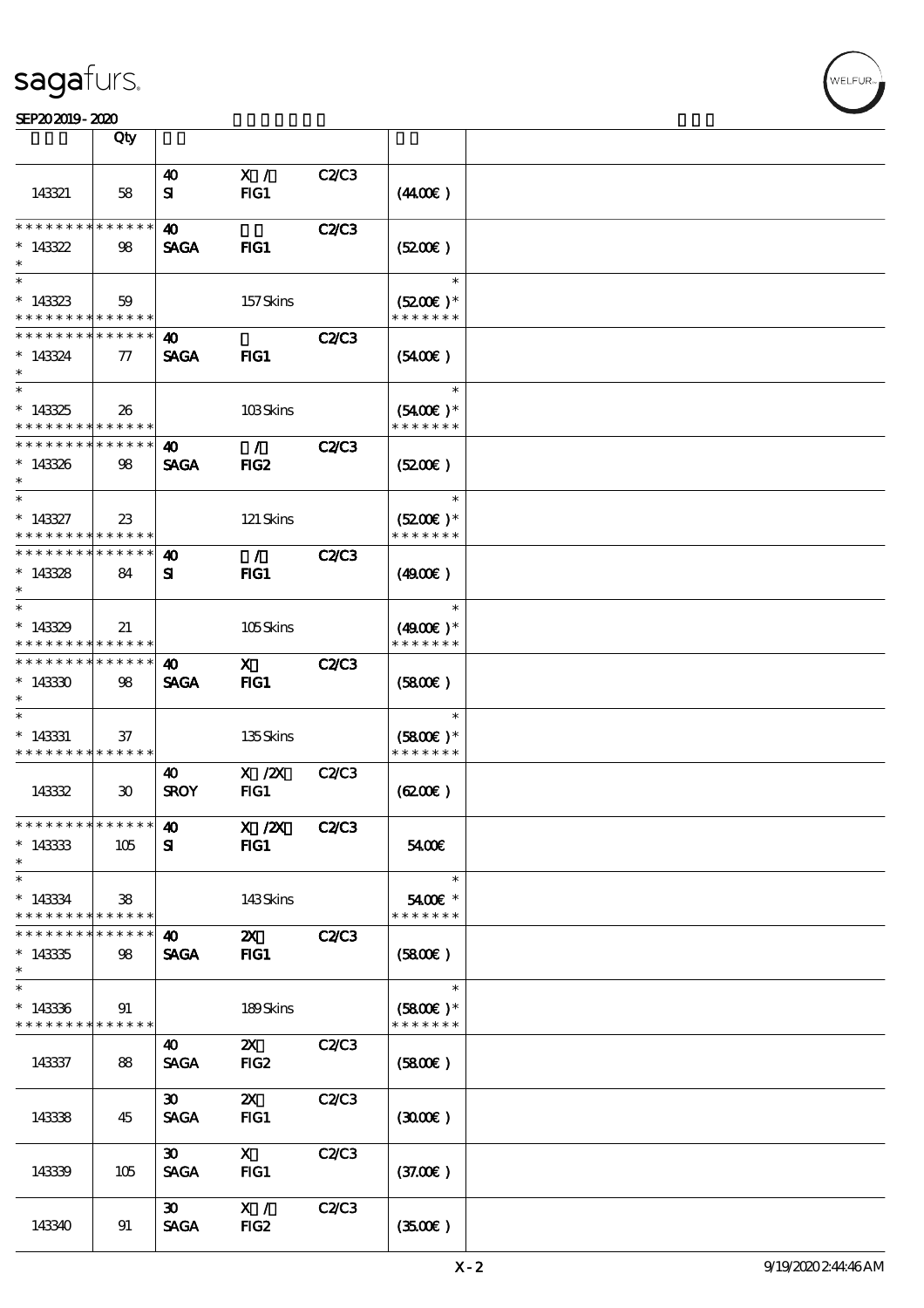### SEP202019-2020

|                                                      | Qty            |                                            |                                   |              |                                       |  |
|------------------------------------------------------|----------------|--------------------------------------------|-----------------------------------|--------------|---------------------------------------|--|
| 143341                                               | 95             | $\boldsymbol{\mathfrak{D}}$<br><b>SAGA</b> | FG1                               | C2/C3        | (400E)                                |  |
| * * * * * * * * * * * * * *<br>$*143342$             | 105            | $30-1$<br><b>SAGA</b>                      | $\mathcal{L}$<br>FIG <sub>2</sub> | <b>C2/C3</b> | (4900)                                |  |
| $\ast$<br>$*143343$<br>* * * * * * * * * * * * * *   | 37             |                                            | 142Skins                          |              | $\ast$<br>$(4900)$ *<br>* * * * * * * |  |
| 143344                                               | 87             | $\boldsymbol{\mathfrak{D}}$<br>${\bf s}$   | $\mathcal{L}$<br>FG1              | <b>C2/C3</b> | (440E)                                |  |
| * * * * * * * * * * * * * *<br>$*143345$<br>$\ast$   | 105            | $\boldsymbol{\mathfrak{D}}$<br><b>SAGA</b> | FIG1                              | <b>C2/C3</b> | (5400)                                |  |
| $\ast$<br>$*143346$<br>* * * * * * * * * * * * * *   | 58             |                                            | 163Skins                          |              | $\ast$<br>$(5400)$ *<br>* * * * * * * |  |
| * * * * * * * * * * * * * *<br>$* 143347$<br>$\ast$  | 105            | $\boldsymbol{\mathfrak{D}}$<br><b>SAGA</b> | $\mathbf{x}$<br>FIG1              | <b>C2/C3</b> | (5800)                                |  |
| $\ast$<br>$*143348$<br>* * * * * * * * * * * * * *   | $\mathfrak{B}$ |                                            | 198Skins                          |              | $\ast$<br>$(5800)$ *<br>* * * * * * * |  |
| 143349                                               | 94             | $\boldsymbol{\mathfrak{D}}$<br><b>SAGA</b> | $\mathbf{X}$<br>FIG <sub>2</sub>  | <b>C2/C3</b> | (5600)                                |  |
| * * * * * * * * * * * * * *<br>$*143350$             | 112            | $\boldsymbol{\mathfrak{D}}$<br>${\bf s}$   | $\mathbf{x}$<br>$HG1$             | <b>C2/C3</b> | (5200)                                |  |
| $*143351$<br>* * * * * * * * * * * * * *             | 21             |                                            | 133Skins                          |              | $\ast$<br>$(5200)$ *<br>* * * * * * * |  |
| 143352                                               | $\mathbf{38}$  | $\boldsymbol{\mathfrak{D}}$<br><b>SROY</b> | $X$ / $ZX$<br>FG1                 | C2C3         | (5800)                                |  |
| * * * * * * * * * * * * * * *<br>$*143353$<br>$\ast$ | 105            | $\mathbf{E}$<br><b>SAGA</b>                | $\boldsymbol{\mathsf{Z}}$<br>FIG1 | <b>C2/C3</b> | (5800)                                |  |
| $\ast$<br>$* 143354$<br>$\ast$                       | 98             |                                            | $\boldsymbol{z}$                  |              | $\ast$<br>$(5800)$ *<br>$\ast$        |  |
| $\ast$<br>$*143355$<br>* * * * * * * * * * * * * *   | 27             |                                            | 230Skins                          |              | $\ast$<br>$(5800)$ *<br>* * * * * * * |  |
| 143356                                               | 92             | $\boldsymbol{\mathfrak{D}}$<br><b>SAGA</b> | $\mathbf{X}$<br>FIG <sub>2</sub>  | C2/C3        | (5600)                                |  |

**VELFUR**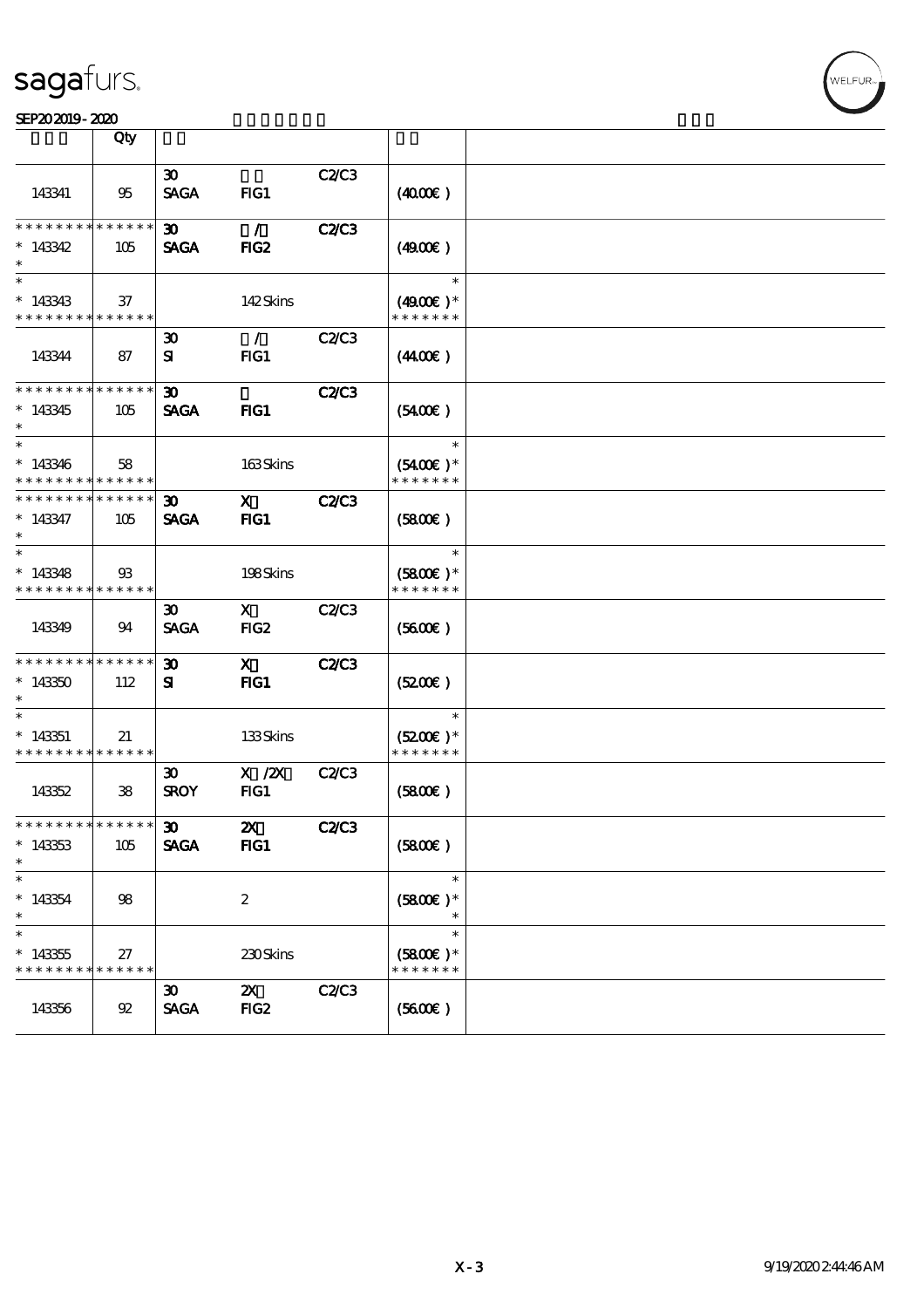### SEP202019-2020

|                                   | Qty                    |                                                         |                           |                |                                |  |
|-----------------------------------|------------------------|---------------------------------------------------------|---------------------------|----------------|--------------------------------|--|
| 144401                            | $37\,$                 | $\boldsymbol{\omega}$<br>$\operatorname{\mathsf{SAGA}}$ |                           | C2<br>SL1      | (6800)                         |  |
| 14402                             | $5\!\mathrm{O}$        | $\boldsymbol{\omega}$<br><b>SAGA</b>                    | SIL1                      | C2             | (660)                          |  |
| 144403                            | ${\bf 38}$             | $\boldsymbol{\omega}$<br>$\operatorname{\mathsf{SAGA}}$ | SL2                       | C2             | (6200)                         |  |
| 144404                            | 44                     | $\boldsymbol{\omega}$<br><b>SAGA</b>                    | $\mathcal{L}$             | C <sub>4</sub> | (6400)                         |  |
| 144405                            | ${\bf 28}$             | $\boldsymbol{\omega}$<br><b>SAGA</b>                    |                           | C2             | (7400)                         |  |
| 144406                            | $68\,$                 | $\boldsymbol{\omega}$<br><b>SAGA</b>                    |                           | C2<br>SL1      | (7000)                         |  |
| 144407                            | ${\bf 28}$             | $\boldsymbol{\omega}$<br><b>SAGA</b>                    |                           | C2<br>SL2      | (6600)                         |  |
| 144408                            | $5\!2$                 | $\boldsymbol{\omega}$<br>$\ensuremath{\mathsf{SAGA}}$   | SL1                       | C2             | (6800)                         |  |
| 144409                            | $5\!\mathrm{O}$        | $\boldsymbol{\omega}$<br>$\operatorname{\mathsf{SAGA}}$ | SL2                       | C2             | (6400)                         |  |
| 144410                            | ${\bf 35}$             | $\boldsymbol{\omega}$<br>${\bf s}$                      | $\boldsymbol{X}$<br>SL1   | C2             | (5800)                         |  |
| 144411                            | $29\,$                 | $\boldsymbol{\Lambda}$<br>${\bf S}$                     | $\boldsymbol{X}$<br>SL2   | C2             | (5600)                         |  |
| 144412                            | 34                     | $\boldsymbol{\Lambda}$<br><b>SROY</b>                   | $\mathbf X$               | C2             | (7600)                         |  |
| 144413                            | $3\!4$                 | $\boldsymbol{\omega}$<br><b>SROY</b>                    | $\mathbf{X}$<br>SL2       | C2             | (7200)                         |  |
| 144414                            | 79                     | 40<br>$\operatorname{\mathsf{SAGA}}$                    | $\boldsymbol{\mathsf{X}}$ | C2<br>SL1      | (7200)                         |  |
| 144415                            | $52\,$                 | $\boldsymbol{\omega}$<br><b>SAGA</b>                    | $\mathbf X$               | C2<br>SL2      | (6800)                         |  |
| 144416                            | 58                     | $\boldsymbol{\omega}$<br><b>SAGA</b>                    | $\mathbf{X}$<br>SL1       | C2             | (6600)                         |  |
| 144417                            | 56                     | 40<br><b>SAGA</b>                                       | $\mathbf{X}$<br>SL2       | C2             | (6200)                         |  |
| 144418                            | 61                     | $\boldsymbol{\omega}$<br><b>SAGA</b>                    | $X$ / $ZX$                | C <sub>4</sub> | (6400)                         |  |
| * * * * * *<br>* 144419<br>$\ast$ | * * * * *<br>*<br>$98$ | $\boldsymbol{\omega}$<br><b>SAGA</b>                    | $\boldsymbol{\mathsf{z}}$ | C2             | (6800)                         |  |
| $\ast$<br>$*144420$<br>$\ast$     | 91                     |                                                         | $\boldsymbol{2}$          |                | $\ast$<br>$(6800)$ *<br>$\ast$ |  |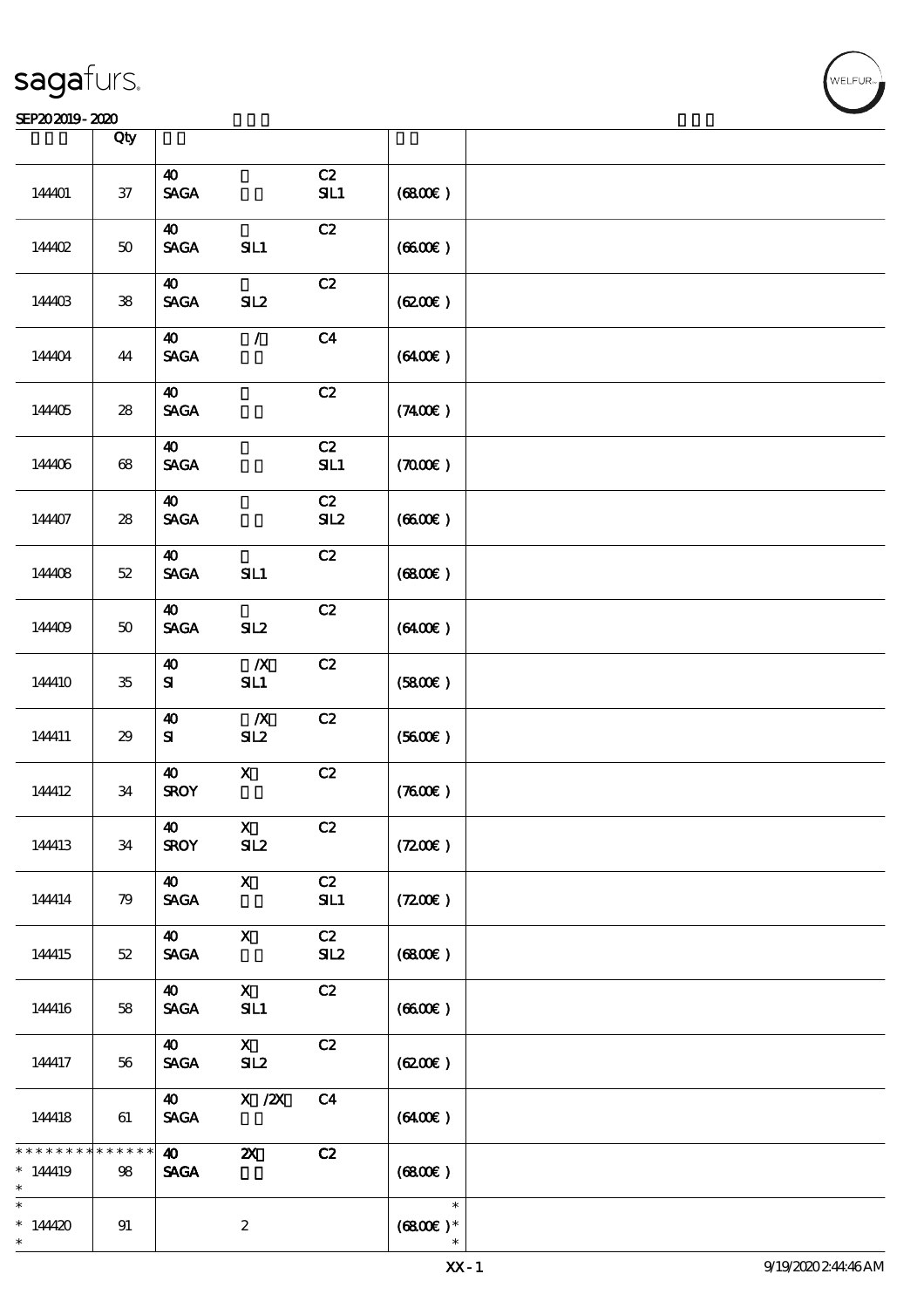### SEP202019-2020

|                                                      | Qty                        |                             |                           |                       |                                       |  |
|------------------------------------------------------|----------------------------|-----------------------------|---------------------------|-----------------------|---------------------------------------|--|
| $\ast$                                               |                            | $\boldsymbol{\omega}$       | $\boldsymbol{\mathsf{Z}}$ | C2                    | $\ast$                                |  |
| $*14421$                                             | 48                         | <b>SAGA</b>                 |                           |                       | $(6800)$ *<br>* * * * * * *           |  |
| * * * * * * * *                                      | * * * * * *<br>* * * * * * |                             |                           |                       |                                       |  |
| * * * * * * * *<br>* $14422$                         | 91                         | 40<br><b>SAGA</b>           | $\boldsymbol{\mathsf{z}}$ | C2<br>SL <sub>2</sub> | (620)                                 |  |
|                                                      |                            |                             |                           |                       |                                       |  |
| $\ast$                                               |                            |                             |                           |                       | $\ast$                                |  |
| $*14423$<br>* * * * * * * * <mark>* * * * * *</mark> | 27                         |                             | 118Skins                  |                       | $(6200)$ *<br>* * * * * * *           |  |
| * * * * * * * *                                      | * * * * * *                | 40                          | $\boldsymbol{\mathsf{z}}$ | C2                    |                                       |  |
| * 14424<br>$\ast$                                    | 98                         | <b>SAGA</b>                 |                           |                       | (6600)                                |  |
| $\overline{\ast}$                                    |                            |                             |                           |                       | $\ast$                                |  |
| $*14425$<br>* * * * * * * * <mark>* * * * * *</mark> | $\boldsymbol{\pi}$         |                             | 168Skins                  |                       | $(6600E)*$<br>* * * * * * *           |  |
| * * * * * * * * <mark>* * * * * *</mark>             |                            | 40                          | $\boldsymbol{\mathsf{X}}$ | C2                    |                                       |  |
| $*144426$<br>$\ast$                                  | 98                         | <b>SAGA</b>                 | SL2                       |                       | (6000)                                |  |
| $\ast$                                               |                            |                             |                           |                       | $\ast$                                |  |
| $*14427$<br>* * * * * * * *                          | 33<br>******               |                             | 131 Skins                 |                       | $(6000\varepsilon)*$<br>* * * * * * * |  |
|                                                      |                            | 40                          | 2X / 3X                   | C2                    |                                       |  |
| 144428                                               | 50                         | ${\bf s}$                   | <b>SIL1</b>               |                       | $(6000\varepsilon)$                   |  |
| * * * * * * * *                                      | * * * * * *                | 40                          | $\mathbf{x}$              | C3                    |                                       |  |
| * $14429$<br>$\ast$                                  | 84                         | <b>SAGA</b>                 |                           |                       | (6200)                                |  |
| $\ast$                                               |                            |                             |                           |                       | $\ast$                                |  |
| $*14430$<br>* * * * * * * *                          | 28<br>* * * * * *          |                             | 112Skins                  |                       | $(6200)$ *<br>* * * * * * *           |  |
|                                                      |                            | $\boldsymbol{\mathfrak{D}}$ |                           | C2                    |                                       |  |
| 144431                                               | 38                         | <b>SAGA</b>                 |                           |                       | (5800)                                |  |
|                                                      |                            | $\boldsymbol{\mathfrak{D}}$ |                           | C2                    |                                       |  |
| 14432                                                | 45                         | <b>SAGA</b>                 |                           | SL1                   | (5800)                                |  |
|                                                      |                            | $\boldsymbol{\mathfrak{D}}$ |                           | C2                    |                                       |  |
| 144433                                               | 46                         | <b>SAGA</b>                 | SIL1                      |                       | (5800)                                |  |
|                                                      |                            | $\boldsymbol{\mathfrak{D}}$ |                           | C2                    |                                       |  |
| 144434                                               | $36\,$                     | <b>SAGA</b>                 | SL2                       |                       | (5600)                                |  |
|                                                      |                            | $\boldsymbol{\mathfrak{D}}$ | $\sqrt{2}$                | C <sub>4</sub>        |                                       |  |
| 144435                                               | 86                         | <b>SAGA</b>                 |                           |                       | (5800)                                |  |
|                                                      |                            | $\boldsymbol{\mathfrak{D}}$ |                           | C2                    |                                       |  |
| 144436                                               | 38                         | <b>SAGA</b>                 |                           |                       | (6000)                                |  |
|                                                      |                            | $\boldsymbol{\mathfrak{D}}$ |                           | C2                    |                                       |  |
| 144437                                               | 67                         | <b>SAGA</b>                 |                           | SL2                   | (5800)                                |  |
| * * * * * * * *                                      | $* * * * * * *$            | $\boldsymbol{\mathfrak{D}}$ |                           | C2                    |                                       |  |
| $*14438$<br>$\ast$                                   | 98                         | <b>SAGA</b>                 |                           |                       | $(6000\varepsilon)$                   |  |
| $\ast$                                               |                            |                             |                           |                       | $\ast$                                |  |
| $*14439$<br>* * * * * * * * <mark>* * * * * *</mark> | 25                         |                             | 123Skins                  |                       | $(6000\varepsilon)*$<br>* * * * * * * |  |
|                                                      |                            | $\boldsymbol{\mathfrak{D}}$ | $\boldsymbol{X}$          | C2                    |                                       |  |
| 14440                                                | 37                         | ${\bf s}$                   |                           | SL1                   | (5600)                                |  |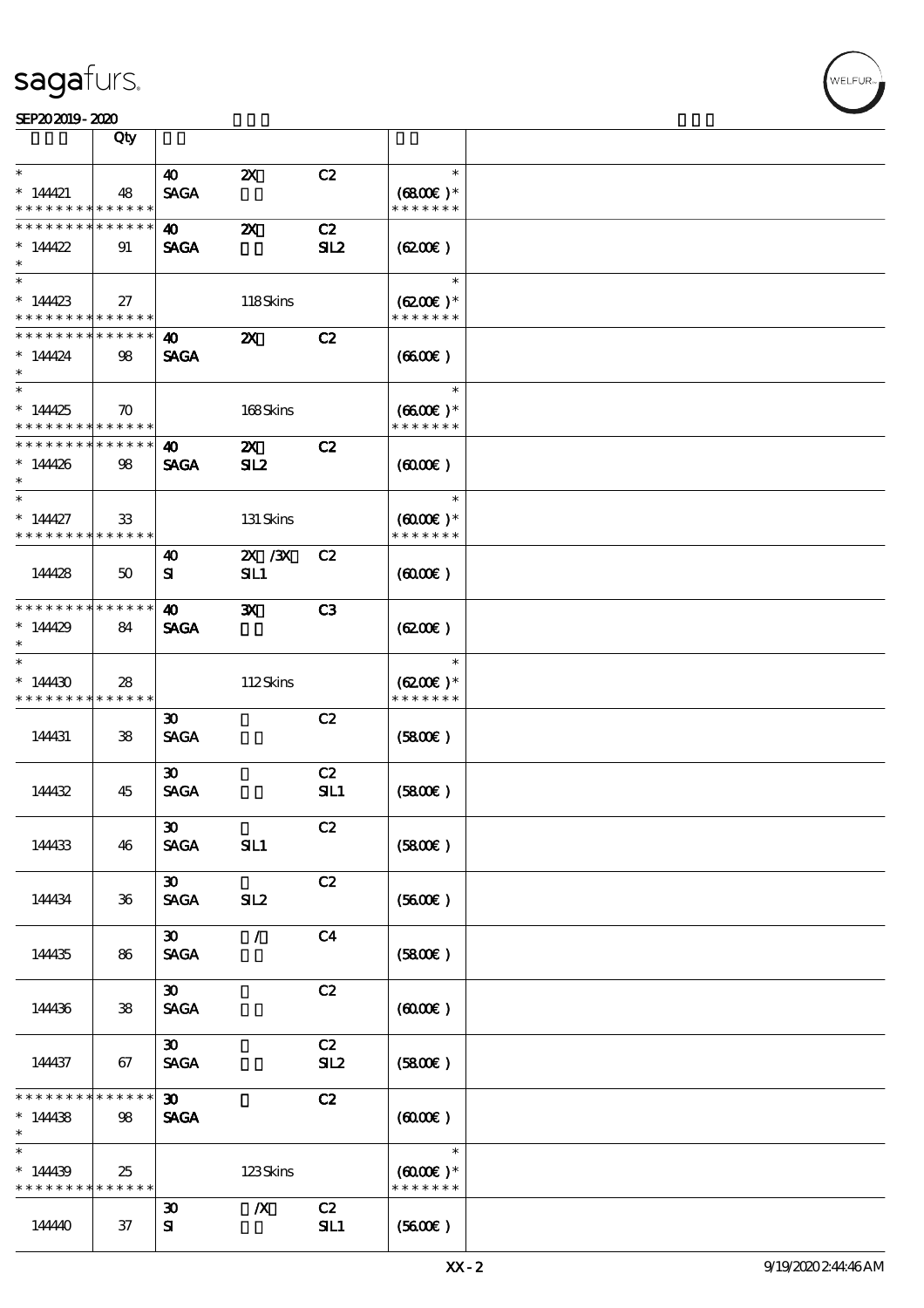#### SEP202019-2020 Production of the contract of the contract of the contract of the contract of the contract of the contract of the contract of the contract of the contract of the contract of the contract of the contract of t

|                                                         | Qty                               |                                             |                                  |                |                                                 |  |
|---------------------------------------------------------|-----------------------------------|---------------------------------------------|----------------------------------|----------------|-------------------------------------------------|--|
|                                                         |                                   | $\boldsymbol{\mathfrak{D}}$                 | $\mathbf X$                      | C2             |                                                 |  |
| 144441                                                  | 25                                | <b>SROY</b>                                 |                                  |                | (6400)                                          |  |
| 144442                                                  | $\boldsymbol{\mathfrak{D}}$       | $\boldsymbol{\mathfrak{D}}$<br><b>SROY</b>  | $\mathbf{x}$<br>SL1              | C2             | (6200)                                          |  |
| 144443                                                  | 50                                | $\boldsymbol{\mathfrak{D}}$<br><b>SAGA</b>  | $\boldsymbol{\mathsf{X}}$        | C2<br>SL2      | (5800)                                          |  |
| * * * * * * * *<br>$*$ 144444<br>$\ast$                 | * * * * * *<br>105                | $\boldsymbol{\mathfrak{D}}$<br><b>SAGA</b>  | $\mathbf{x}$<br>SL1              | C2             | (6000)                                          |  |
| $\overline{\ast}$<br>$*14445$<br>* * * * * * * *        | 27<br>* * * * * *                 |                                             | 132Skins                         |                | $\ast$<br>$(6000\varepsilon)*$<br>* * * * * * * |  |
| * * * * * * * *<br>$* 14446$<br>$\ast$                  | * * * * * *<br>105                | $\boldsymbol{\mathfrak{D}}$<br><b>SAGA</b>  | $\mathbf{X}$<br>SL2              | C2             | (5800)                                          |  |
| $\ast$<br>* 144447<br>* * * * * * * *                   | 54<br>* * * * * *                 |                                             | 159Skins                         |                | $\ast$<br>$(5800)$ *<br>* * * * * * *           |  |
| 144448                                                  | 34                                | $\boldsymbol{\mathfrak{D}}$<br>IA           | $\mathbf{X}$                     | C2             | (5200)                                          |  |
| 14449                                                   | 43                                | $\boldsymbol{\mathfrak{D}}$<br>${\bf s}$    | $\mathbf{x}$                     | C2             | (5400)                                          |  |
| 144450                                                  | $107$                             | $\boldsymbol{\mathfrak{D}}$<br><b>SAGA</b>  | $X$ / $ZX$                       | C <sub>4</sub> | (6000)                                          |  |
| 144451                                                  | 41                                | $\boldsymbol{\mathfrak{D}}$<br>$\mathbf{B}$ | $X$ / $ZX$                       | C2             | (4300)                                          |  |
| 144452                                                  | 25                                | $\boldsymbol{\mathfrak{D}}$<br><b>SROY</b>  | $\boldsymbol{\mathsf{Z}}$        | C2             | (6200)                                          |  |
| 144453                                                  | 24                                | $\boldsymbol{\mathfrak{D}}$<br><b>SROY</b>  | $\boldsymbol{\mathsf{Z}}$        | C2<br>SL1      | (6000)                                          |  |
| 144454                                                  | 28                                | $\boldsymbol{\mathfrak{D}}$<br><b>SROY</b>  | $\boldsymbol{\mathsf{X}}$<br>SL1 | C2             | $(6000\varepsilon)$                             |  |
| 144455                                                  | 25                                | $\boldsymbol{\mathfrak{D}}$<br><b>SROY</b>  | $\boldsymbol{\mathsf{Z}}$<br>SL2 | C2             | (5800)                                          |  |
| * * * * * * *<br>$*14456$<br>$\ast$                     | * * * * * *<br>105                | $\boldsymbol{\mathfrak{D}}$<br><b>SAGA</b>  | $\boldsymbol{\alpha}$            | C2             | (5800)                                          |  |
| $\ast$<br>$* 14457$<br>$\ast$                           | 84                                |                                             | $\boldsymbol{2}$                 |                | $\ast$<br>$(5800)$ *<br>$\ast$                  |  |
| $\overline{\phantom{0}}$<br>$*14458$<br>* * * * * * * * | 26<br>* * * * * *                 |                                             | 215Skins                         |                | $\ast$<br>$(5800)$ *<br>* * * * * * *           |  |
| 144459                                                  | 31                                | 30 <sub>o</sub><br><b>SAGA</b>              | $\boldsymbol{\mathsf{z}}$        | C2             | (5800)                                          |  |
| * * * * * * * *<br>$*14400$<br>$\ast$                   | $\ast\ast\ast\ast\ast\ast$<br>105 | $\boldsymbol{\mathfrak{D}}$<br><b>SAGA</b>  | $\boldsymbol{\mathsf{X}}$        | C2<br>SL2      | (5600)                                          |  |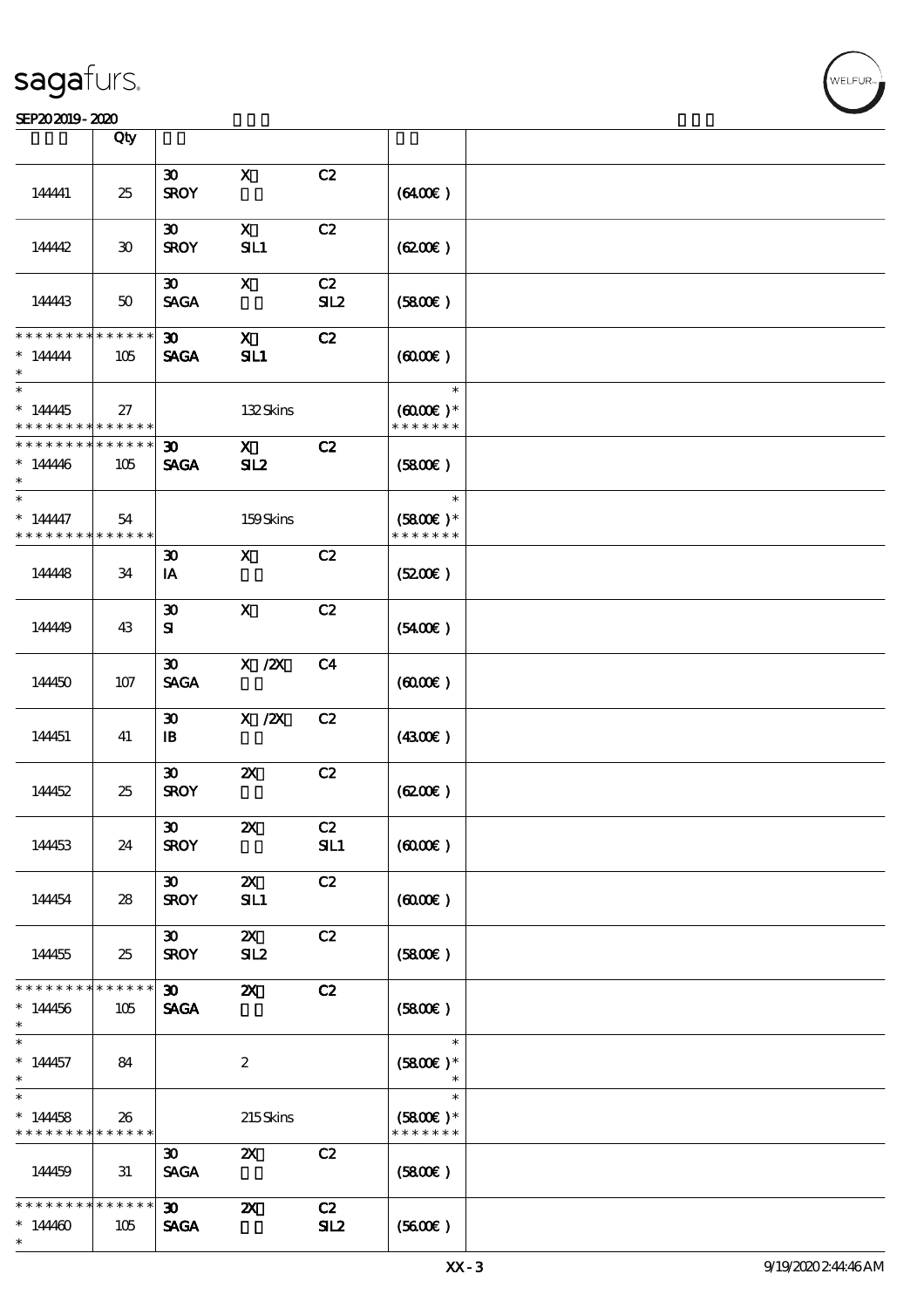#### SEP202019-2020

| Qty<br>$\ast$<br>$\ast$<br>30 <sub>o</sub><br>C2<br>$\boldsymbol{\mathsf{Z}}$<br>$*14461$<br><b>SAGA</b><br>SL2<br>$(5600)$ *<br>$\tau$<br>* * * * * * * *<br>* * * * * * *<br>* * * * * *<br>* * * * * * *<br>* * * * * *<br>$\boldsymbol{\mathsf{z}}$<br>C2<br>30 <sub>o</sub><br><b>SAGA</b><br>* $14462$<br>105<br>(SBOE)<br>$\ast$<br>$\ast$<br>$\ast$<br>$*14463$<br>$\boldsymbol{2}$<br>$(5800)$ *<br>98<br>$\ast$<br>$\ast$<br>$\ast$<br>$* 14464$<br>304Skins<br>$(5800)$ *<br>101<br>* * * * * * * * <mark>* * * * * *</mark><br>* * * * * * *<br>* * * * * * * *<br>$* * * * * * *$<br>$\boldsymbol{\mathfrak{D}}$<br>$\boldsymbol{\mathsf{X}}$<br>C2<br><b>SAGA</b><br>SL2<br>(5600)<br>* 144465<br>105<br>$\ast$<br>$\ast$<br>$*14466$<br>164Skins<br>$(5600)$ *<br>59<br>* * * * * * * *<br>******<br>* * * * * * *<br>C2<br>$\boldsymbol{\mathfrak{D}}$<br>$\boldsymbol{\mathsf{Z}}$<br>144467<br>(4900)<br>45<br>IA<br>$\boldsymbol{\mathfrak{D}}$<br>$\boldsymbol{\mathsf{X}}$<br>C2<br>(5200)<br>${\bf s}$<br>14468<br>33<br>$\boldsymbol{\mathsf{Z}}$<br>C2<br>$\boldsymbol{\mathfrak{D}}$<br>SL2<br>(4900)<br>${\bf s}$<br>144469<br>51<br>* * * * * * * *<br>* * * * * *<br>$\boldsymbol{\mathfrak{D}}$<br>$\mathbf{x}$<br>C2<br>* $14470$<br><b>SAGA</b><br>(5600)<br>104<br>$\ast$<br>$\ast$<br>$\ast$<br>134Skins<br>$(5600)$ *<br>$* 144471$<br>30 <sup>°</sup><br>* * * * * * *<br>* * * * * * * *<br>* * * * * *  <br>* * * * * * * *<br>* * * * * *<br>$\boldsymbol{\mathfrak{D}}$<br>$\mathbf{x}$<br>C3<br>* $14472$<br><b>SAGA</b><br>$(5400\varepsilon)$<br>105<br>$\ast$<br>$\ast$<br>$* 14473$<br>175Skins<br>$(5400)$ *<br>$\boldsymbol{\pi}$<br>* * * * * * *<br>* * * * * * * *<br>* * * * * *<br>C2<br>$\mathbf{x}$<br>$\boldsymbol{\mathfrak{D}}$<br><b>SAGA</b><br>SL1<br>(5200)<br>144474<br>49<br>C2<br>$\boldsymbol{\mathsf{20}}$<br><b>SAGA</b><br>(47.00)<br>144475<br>94<br>C2<br>$\boldsymbol{\mathfrak{D}}$<br><b>SAGA</b><br>SIL1<br>(4500)<br>144476<br>76<br>C2<br>$\boldsymbol{\mathfrak{D}}$<br><b>SAGA</b><br>SL2<br>(430E)<br>144477<br>43<br>C2<br>$\boldsymbol{\mathsf{20}}$<br>$\mathcal{L}$<br><b>SROY</b><br>SL1<br>144478<br>(4900)<br>45<br>C <sub>4</sub><br>$\boldsymbol{\mathfrak{D}}$<br>$\mathcal{L}$<br><b>SAGA</b><br>(4800)<br>144479<br>53<br>C2<br>$\mathcal{L}$<br>$\boldsymbol{\mathfrak{D}}$<br>SL2<br>(41.00)<br>${\bf s}$<br>144480<br>58 |  |  |  |  |
|-----------------------------------------------------------------------------------------------------------------------------------------------------------------------------------------------------------------------------------------------------------------------------------------------------------------------------------------------------------------------------------------------------------------------------------------------------------------------------------------------------------------------------------------------------------------------------------------------------------------------------------------------------------------------------------------------------------------------------------------------------------------------------------------------------------------------------------------------------------------------------------------------------------------------------------------------------------------------------------------------------------------------------------------------------------------------------------------------------------------------------------------------------------------------------------------------------------------------------------------------------------------------------------------------------------------------------------------------------------------------------------------------------------------------------------------------------------------------------------------------------------------------------------------------------------------------------------------------------------------------------------------------------------------------------------------------------------------------------------------------------------------------------------------------------------------------------------------------------------------------------------------------------------------------------------------------------------------------------------------------------------------------------------------------------------------------------------------------------------------------------------------------------------------------------------------------------------------------------------------------------------------------------------------------------------------------------------------------------------------------------------------------------------------------|--|--|--|--|
|                                                                                                                                                                                                                                                                                                                                                                                                                                                                                                                                                                                                                                                                                                                                                                                                                                                                                                                                                                                                                                                                                                                                                                                                                                                                                                                                                                                                                                                                                                                                                                                                                                                                                                                                                                                                                                                                                                                                                                                                                                                                                                                                                                                                                                                                                                                                                                                                                       |  |  |  |  |
|                                                                                                                                                                                                                                                                                                                                                                                                                                                                                                                                                                                                                                                                                                                                                                                                                                                                                                                                                                                                                                                                                                                                                                                                                                                                                                                                                                                                                                                                                                                                                                                                                                                                                                                                                                                                                                                                                                                                                                                                                                                                                                                                                                                                                                                                                                                                                                                                                       |  |  |  |  |
|                                                                                                                                                                                                                                                                                                                                                                                                                                                                                                                                                                                                                                                                                                                                                                                                                                                                                                                                                                                                                                                                                                                                                                                                                                                                                                                                                                                                                                                                                                                                                                                                                                                                                                                                                                                                                                                                                                                                                                                                                                                                                                                                                                                                                                                                                                                                                                                                                       |  |  |  |  |
|                                                                                                                                                                                                                                                                                                                                                                                                                                                                                                                                                                                                                                                                                                                                                                                                                                                                                                                                                                                                                                                                                                                                                                                                                                                                                                                                                                                                                                                                                                                                                                                                                                                                                                                                                                                                                                                                                                                                                                                                                                                                                                                                                                                                                                                                                                                                                                                                                       |  |  |  |  |
|                                                                                                                                                                                                                                                                                                                                                                                                                                                                                                                                                                                                                                                                                                                                                                                                                                                                                                                                                                                                                                                                                                                                                                                                                                                                                                                                                                                                                                                                                                                                                                                                                                                                                                                                                                                                                                                                                                                                                                                                                                                                                                                                                                                                                                                                                                                                                                                                                       |  |  |  |  |
|                                                                                                                                                                                                                                                                                                                                                                                                                                                                                                                                                                                                                                                                                                                                                                                                                                                                                                                                                                                                                                                                                                                                                                                                                                                                                                                                                                                                                                                                                                                                                                                                                                                                                                                                                                                                                                                                                                                                                                                                                                                                                                                                                                                                                                                                                                                                                                                                                       |  |  |  |  |
|                                                                                                                                                                                                                                                                                                                                                                                                                                                                                                                                                                                                                                                                                                                                                                                                                                                                                                                                                                                                                                                                                                                                                                                                                                                                                                                                                                                                                                                                                                                                                                                                                                                                                                                                                                                                                                                                                                                                                                                                                                                                                                                                                                                                                                                                                                                                                                                                                       |  |  |  |  |
|                                                                                                                                                                                                                                                                                                                                                                                                                                                                                                                                                                                                                                                                                                                                                                                                                                                                                                                                                                                                                                                                                                                                                                                                                                                                                                                                                                                                                                                                                                                                                                                                                                                                                                                                                                                                                                                                                                                                                                                                                                                                                                                                                                                                                                                                                                                                                                                                                       |  |  |  |  |
|                                                                                                                                                                                                                                                                                                                                                                                                                                                                                                                                                                                                                                                                                                                                                                                                                                                                                                                                                                                                                                                                                                                                                                                                                                                                                                                                                                                                                                                                                                                                                                                                                                                                                                                                                                                                                                                                                                                                                                                                                                                                                                                                                                                                                                                                                                                                                                                                                       |  |  |  |  |
|                                                                                                                                                                                                                                                                                                                                                                                                                                                                                                                                                                                                                                                                                                                                                                                                                                                                                                                                                                                                                                                                                                                                                                                                                                                                                                                                                                                                                                                                                                                                                                                                                                                                                                                                                                                                                                                                                                                                                                                                                                                                                                                                                                                                                                                                                                                                                                                                                       |  |  |  |  |
|                                                                                                                                                                                                                                                                                                                                                                                                                                                                                                                                                                                                                                                                                                                                                                                                                                                                                                                                                                                                                                                                                                                                                                                                                                                                                                                                                                                                                                                                                                                                                                                                                                                                                                                                                                                                                                                                                                                                                                                                                                                                                                                                                                                                                                                                                                                                                                                                                       |  |  |  |  |
|                                                                                                                                                                                                                                                                                                                                                                                                                                                                                                                                                                                                                                                                                                                                                                                                                                                                                                                                                                                                                                                                                                                                                                                                                                                                                                                                                                                                                                                                                                                                                                                                                                                                                                                                                                                                                                                                                                                                                                                                                                                                                                                                                                                                                                                                                                                                                                                                                       |  |  |  |  |
|                                                                                                                                                                                                                                                                                                                                                                                                                                                                                                                                                                                                                                                                                                                                                                                                                                                                                                                                                                                                                                                                                                                                                                                                                                                                                                                                                                                                                                                                                                                                                                                                                                                                                                                                                                                                                                                                                                                                                                                                                                                                                                                                                                                                                                                                                                                                                                                                                       |  |  |  |  |
|                                                                                                                                                                                                                                                                                                                                                                                                                                                                                                                                                                                                                                                                                                                                                                                                                                                                                                                                                                                                                                                                                                                                                                                                                                                                                                                                                                                                                                                                                                                                                                                                                                                                                                                                                                                                                                                                                                                                                                                                                                                                                                                                                                                                                                                                                                                                                                                                                       |  |  |  |  |
|                                                                                                                                                                                                                                                                                                                                                                                                                                                                                                                                                                                                                                                                                                                                                                                                                                                                                                                                                                                                                                                                                                                                                                                                                                                                                                                                                                                                                                                                                                                                                                                                                                                                                                                                                                                                                                                                                                                                                                                                                                                                                                                                                                                                                                                                                                                                                                                                                       |  |  |  |  |
|                                                                                                                                                                                                                                                                                                                                                                                                                                                                                                                                                                                                                                                                                                                                                                                                                                                                                                                                                                                                                                                                                                                                                                                                                                                                                                                                                                                                                                                                                                                                                                                                                                                                                                                                                                                                                                                                                                                                                                                                                                                                                                                                                                                                                                                                                                                                                                                                                       |  |  |  |  |
|                                                                                                                                                                                                                                                                                                                                                                                                                                                                                                                                                                                                                                                                                                                                                                                                                                                                                                                                                                                                                                                                                                                                                                                                                                                                                                                                                                                                                                                                                                                                                                                                                                                                                                                                                                                                                                                                                                                                                                                                                                                                                                                                                                                                                                                                                                                                                                                                                       |  |  |  |  |
|                                                                                                                                                                                                                                                                                                                                                                                                                                                                                                                                                                                                                                                                                                                                                                                                                                                                                                                                                                                                                                                                                                                                                                                                                                                                                                                                                                                                                                                                                                                                                                                                                                                                                                                                                                                                                                                                                                                                                                                                                                                                                                                                                                                                                                                                                                                                                                                                                       |  |  |  |  |
|                                                                                                                                                                                                                                                                                                                                                                                                                                                                                                                                                                                                                                                                                                                                                                                                                                                                                                                                                                                                                                                                                                                                                                                                                                                                                                                                                                                                                                                                                                                                                                                                                                                                                                                                                                                                                                                                                                                                                                                                                                                                                                                                                                                                                                                                                                                                                                                                                       |  |  |  |  |
|                                                                                                                                                                                                                                                                                                                                                                                                                                                                                                                                                                                                                                                                                                                                                                                                                                                                                                                                                                                                                                                                                                                                                                                                                                                                                                                                                                                                                                                                                                                                                                                                                                                                                                                                                                                                                                                                                                                                                                                                                                                                                                                                                                                                                                                                                                                                                                                                                       |  |  |  |  |
|                                                                                                                                                                                                                                                                                                                                                                                                                                                                                                                                                                                                                                                                                                                                                                                                                                                                                                                                                                                                                                                                                                                                                                                                                                                                                                                                                                                                                                                                                                                                                                                                                                                                                                                                                                                                                                                                                                                                                                                                                                                                                                                                                                                                                                                                                                                                                                                                                       |  |  |  |  |
|                                                                                                                                                                                                                                                                                                                                                                                                                                                                                                                                                                                                                                                                                                                                                                                                                                                                                                                                                                                                                                                                                                                                                                                                                                                                                                                                                                                                                                                                                                                                                                                                                                                                                                                                                                                                                                                                                                                                                                                                                                                                                                                                                                                                                                                                                                                                                                                                                       |  |  |  |  |
|                                                                                                                                                                                                                                                                                                                                                                                                                                                                                                                                                                                                                                                                                                                                                                                                                                                                                                                                                                                                                                                                                                                                                                                                                                                                                                                                                                                                                                                                                                                                                                                                                                                                                                                                                                                                                                                                                                                                                                                                                                                                                                                                                                                                                                                                                                                                                                                                                       |  |  |  |  |
|                                                                                                                                                                                                                                                                                                                                                                                                                                                                                                                                                                                                                                                                                                                                                                                                                                                                                                                                                                                                                                                                                                                                                                                                                                                                                                                                                                                                                                                                                                                                                                                                                                                                                                                                                                                                                                                                                                                                                                                                                                                                                                                                                                                                                                                                                                                                                                                                                       |  |  |  |  |
|                                                                                                                                                                                                                                                                                                                                                                                                                                                                                                                                                                                                                                                                                                                                                                                                                                                                                                                                                                                                                                                                                                                                                                                                                                                                                                                                                                                                                                                                                                                                                                                                                                                                                                                                                                                                                                                                                                                                                                                                                                                                                                                                                                                                                                                                                                                                                                                                                       |  |  |  |  |
|                                                                                                                                                                                                                                                                                                                                                                                                                                                                                                                                                                                                                                                                                                                                                                                                                                                                                                                                                                                                                                                                                                                                                                                                                                                                                                                                                                                                                                                                                                                                                                                                                                                                                                                                                                                                                                                                                                                                                                                                                                                                                                                                                                                                                                                                                                                                                                                                                       |  |  |  |  |
|                                                                                                                                                                                                                                                                                                                                                                                                                                                                                                                                                                                                                                                                                                                                                                                                                                                                                                                                                                                                                                                                                                                                                                                                                                                                                                                                                                                                                                                                                                                                                                                                                                                                                                                                                                                                                                                                                                                                                                                                                                                                                                                                                                                                                                                                                                                                                                                                                       |  |  |  |  |
|                                                                                                                                                                                                                                                                                                                                                                                                                                                                                                                                                                                                                                                                                                                                                                                                                                                                                                                                                                                                                                                                                                                                                                                                                                                                                                                                                                                                                                                                                                                                                                                                                                                                                                                                                                                                                                                                                                                                                                                                                                                                                                                                                                                                                                                                                                                                                                                                                       |  |  |  |  |
|                                                                                                                                                                                                                                                                                                                                                                                                                                                                                                                                                                                                                                                                                                                                                                                                                                                                                                                                                                                                                                                                                                                                                                                                                                                                                                                                                                                                                                                                                                                                                                                                                                                                                                                                                                                                                                                                                                                                                                                                                                                                                                                                                                                                                                                                                                                                                                                                                       |  |  |  |  |
|                                                                                                                                                                                                                                                                                                                                                                                                                                                                                                                                                                                                                                                                                                                                                                                                                                                                                                                                                                                                                                                                                                                                                                                                                                                                                                                                                                                                                                                                                                                                                                                                                                                                                                                                                                                                                                                                                                                                                                                                                                                                                                                                                                                                                                                                                                                                                                                                                       |  |  |  |  |
|                                                                                                                                                                                                                                                                                                                                                                                                                                                                                                                                                                                                                                                                                                                                                                                                                                                                                                                                                                                                                                                                                                                                                                                                                                                                                                                                                                                                                                                                                                                                                                                                                                                                                                                                                                                                                                                                                                                                                                                                                                                                                                                                                                                                                                                                                                                                                                                                                       |  |  |  |  |
|                                                                                                                                                                                                                                                                                                                                                                                                                                                                                                                                                                                                                                                                                                                                                                                                                                                                                                                                                                                                                                                                                                                                                                                                                                                                                                                                                                                                                                                                                                                                                                                                                                                                                                                                                                                                                                                                                                                                                                                                                                                                                                                                                                                                                                                                                                                                                                                                                       |  |  |  |  |
|                                                                                                                                                                                                                                                                                                                                                                                                                                                                                                                                                                                                                                                                                                                                                                                                                                                                                                                                                                                                                                                                                                                                                                                                                                                                                                                                                                                                                                                                                                                                                                                                                                                                                                                                                                                                                                                                                                                                                                                                                                                                                                                                                                                                                                                                                                                                                                                                                       |  |  |  |  |
|                                                                                                                                                                                                                                                                                                                                                                                                                                                                                                                                                                                                                                                                                                                                                                                                                                                                                                                                                                                                                                                                                                                                                                                                                                                                                                                                                                                                                                                                                                                                                                                                                                                                                                                                                                                                                                                                                                                                                                                                                                                                                                                                                                                                                                                                                                                                                                                                                       |  |  |  |  |
|                                                                                                                                                                                                                                                                                                                                                                                                                                                                                                                                                                                                                                                                                                                                                                                                                                                                                                                                                                                                                                                                                                                                                                                                                                                                                                                                                                                                                                                                                                                                                                                                                                                                                                                                                                                                                                                                                                                                                                                                                                                                                                                                                                                                                                                                                                                                                                                                                       |  |  |  |  |
|                                                                                                                                                                                                                                                                                                                                                                                                                                                                                                                                                                                                                                                                                                                                                                                                                                                                                                                                                                                                                                                                                                                                                                                                                                                                                                                                                                                                                                                                                                                                                                                                                                                                                                                                                                                                                                                                                                                                                                                                                                                                                                                                                                                                                                                                                                                                                                                                                       |  |  |  |  |
|                                                                                                                                                                                                                                                                                                                                                                                                                                                                                                                                                                                                                                                                                                                                                                                                                                                                                                                                                                                                                                                                                                                                                                                                                                                                                                                                                                                                                                                                                                                                                                                                                                                                                                                                                                                                                                                                                                                                                                                                                                                                                                                                                                                                                                                                                                                                                                                                                       |  |  |  |  |
|                                                                                                                                                                                                                                                                                                                                                                                                                                                                                                                                                                                                                                                                                                                                                                                                                                                                                                                                                                                                                                                                                                                                                                                                                                                                                                                                                                                                                                                                                                                                                                                                                                                                                                                                                                                                                                                                                                                                                                                                                                                                                                                                                                                                                                                                                                                                                                                                                       |  |  |  |  |
|                                                                                                                                                                                                                                                                                                                                                                                                                                                                                                                                                                                                                                                                                                                                                                                                                                                                                                                                                                                                                                                                                                                                                                                                                                                                                                                                                                                                                                                                                                                                                                                                                                                                                                                                                                                                                                                                                                                                                                                                                                                                                                                                                                                                                                                                                                                                                                                                                       |  |  |  |  |
|                                                                                                                                                                                                                                                                                                                                                                                                                                                                                                                                                                                                                                                                                                                                                                                                                                                                                                                                                                                                                                                                                                                                                                                                                                                                                                                                                                                                                                                                                                                                                                                                                                                                                                                                                                                                                                                                                                                                                                                                                                                                                                                                                                                                                                                                                                                                                                                                                       |  |  |  |  |
|                                                                                                                                                                                                                                                                                                                                                                                                                                                                                                                                                                                                                                                                                                                                                                                                                                                                                                                                                                                                                                                                                                                                                                                                                                                                                                                                                                                                                                                                                                                                                                                                                                                                                                                                                                                                                                                                                                                                                                                                                                                                                                                                                                                                                                                                                                                                                                                                                       |  |  |  |  |
|                                                                                                                                                                                                                                                                                                                                                                                                                                                                                                                                                                                                                                                                                                                                                                                                                                                                                                                                                                                                                                                                                                                                                                                                                                                                                                                                                                                                                                                                                                                                                                                                                                                                                                                                                                                                                                                                                                                                                                                                                                                                                                                                                                                                                                                                                                                                                                                                                       |  |  |  |  |
|                                                                                                                                                                                                                                                                                                                                                                                                                                                                                                                                                                                                                                                                                                                                                                                                                                                                                                                                                                                                                                                                                                                                                                                                                                                                                                                                                                                                                                                                                                                                                                                                                                                                                                                                                                                                                                                                                                                                                                                                                                                                                                                                                                                                                                                                                                                                                                                                                       |  |  |  |  |
|                                                                                                                                                                                                                                                                                                                                                                                                                                                                                                                                                                                                                                                                                                                                                                                                                                                                                                                                                                                                                                                                                                                                                                                                                                                                                                                                                                                                                                                                                                                                                                                                                                                                                                                                                                                                                                                                                                                                                                                                                                                                                                                                                                                                                                                                                                                                                                                                                       |  |  |  |  |
|                                                                                                                                                                                                                                                                                                                                                                                                                                                                                                                                                                                                                                                                                                                                                                                                                                                                                                                                                                                                                                                                                                                                                                                                                                                                                                                                                                                                                                                                                                                                                                                                                                                                                                                                                                                                                                                                                                                                                                                                                                                                                                                                                                                                                                                                                                                                                                                                                       |  |  |  |  |
|                                                                                                                                                                                                                                                                                                                                                                                                                                                                                                                                                                                                                                                                                                                                                                                                                                                                                                                                                                                                                                                                                                                                                                                                                                                                                                                                                                                                                                                                                                                                                                                                                                                                                                                                                                                                                                                                                                                                                                                                                                                                                                                                                                                                                                                                                                                                                                                                                       |  |  |  |  |
|                                                                                                                                                                                                                                                                                                                                                                                                                                                                                                                                                                                                                                                                                                                                                                                                                                                                                                                                                                                                                                                                                                                                                                                                                                                                                                                                                                                                                                                                                                                                                                                                                                                                                                                                                                                                                                                                                                                                                                                                                                                                                                                                                                                                                                                                                                                                                                                                                       |  |  |  |  |
|                                                                                                                                                                                                                                                                                                                                                                                                                                                                                                                                                                                                                                                                                                                                                                                                                                                                                                                                                                                                                                                                                                                                                                                                                                                                                                                                                                                                                                                                                                                                                                                                                                                                                                                                                                                                                                                                                                                                                                                                                                                                                                                                                                                                                                                                                                                                                                                                                       |  |  |  |  |
|                                                                                                                                                                                                                                                                                                                                                                                                                                                                                                                                                                                                                                                                                                                                                                                                                                                                                                                                                                                                                                                                                                                                                                                                                                                                                                                                                                                                                                                                                                                                                                                                                                                                                                                                                                                                                                                                                                                                                                                                                                                                                                                                                                                                                                                                                                                                                                                                                       |  |  |  |  |
|                                                                                                                                                                                                                                                                                                                                                                                                                                                                                                                                                                                                                                                                                                                                                                                                                                                                                                                                                                                                                                                                                                                                                                                                                                                                                                                                                                                                                                                                                                                                                                                                                                                                                                                                                                                                                                                                                                                                                                                                                                                                                                                                                                                                                                                                                                                                                                                                                       |  |  |  |  |
|                                                                                                                                                                                                                                                                                                                                                                                                                                                                                                                                                                                                                                                                                                                                                                                                                                                                                                                                                                                                                                                                                                                                                                                                                                                                                                                                                                                                                                                                                                                                                                                                                                                                                                                                                                                                                                                                                                                                                                                                                                                                                                                                                                                                                                                                                                                                                                                                                       |  |  |  |  |
|                                                                                                                                                                                                                                                                                                                                                                                                                                                                                                                                                                                                                                                                                                                                                                                                                                                                                                                                                                                                                                                                                                                                                                                                                                                                                                                                                                                                                                                                                                                                                                                                                                                                                                                                                                                                                                                                                                                                                                                                                                                                                                                                                                                                                                                                                                                                                                                                                       |  |  |  |  |
|                                                                                                                                                                                                                                                                                                                                                                                                                                                                                                                                                                                                                                                                                                                                                                                                                                                                                                                                                                                                                                                                                                                                                                                                                                                                                                                                                                                                                                                                                                                                                                                                                                                                                                                                                                                                                                                                                                                                                                                                                                                                                                                                                                                                                                                                                                                                                                                                                       |  |  |  |  |
|                                                                                                                                                                                                                                                                                                                                                                                                                                                                                                                                                                                                                                                                                                                                                                                                                                                                                                                                                                                                                                                                                                                                                                                                                                                                                                                                                                                                                                                                                                                                                                                                                                                                                                                                                                                                                                                                                                                                                                                                                                                                                                                                                                                                                                                                                                                                                                                                                       |  |  |  |  |
|                                                                                                                                                                                                                                                                                                                                                                                                                                                                                                                                                                                                                                                                                                                                                                                                                                                                                                                                                                                                                                                                                                                                                                                                                                                                                                                                                                                                                                                                                                                                                                                                                                                                                                                                                                                                                                                                                                                                                                                                                                                                                                                                                                                                                                                                                                                                                                                                                       |  |  |  |  |
|                                                                                                                                                                                                                                                                                                                                                                                                                                                                                                                                                                                                                                                                                                                                                                                                                                                                                                                                                                                                                                                                                                                                                                                                                                                                                                                                                                                                                                                                                                                                                                                                                                                                                                                                                                                                                                                                                                                                                                                                                                                                                                                                                                                                                                                                                                                                                                                                                       |  |  |  |  |
|                                                                                                                                                                                                                                                                                                                                                                                                                                                                                                                                                                                                                                                                                                                                                                                                                                                                                                                                                                                                                                                                                                                                                                                                                                                                                                                                                                                                                                                                                                                                                                                                                                                                                                                                                                                                                                                                                                                                                                                                                                                                                                                                                                                                                                                                                                                                                                                                                       |  |  |  |  |
|                                                                                                                                                                                                                                                                                                                                                                                                                                                                                                                                                                                                                                                                                                                                                                                                                                                                                                                                                                                                                                                                                                                                                                                                                                                                                                                                                                                                                                                                                                                                                                                                                                                                                                                                                                                                                                                                                                                                                                                                                                                                                                                                                                                                                                                                                                                                                                                                                       |  |  |  |  |
|                                                                                                                                                                                                                                                                                                                                                                                                                                                                                                                                                                                                                                                                                                                                                                                                                                                                                                                                                                                                                                                                                                                                                                                                                                                                                                                                                                                                                                                                                                                                                                                                                                                                                                                                                                                                                                                                                                                                                                                                                                                                                                                                                                                                                                                                                                                                                                                                                       |  |  |  |  |
|                                                                                                                                                                                                                                                                                                                                                                                                                                                                                                                                                                                                                                                                                                                                                                                                                                                                                                                                                                                                                                                                                                                                                                                                                                                                                                                                                                                                                                                                                                                                                                                                                                                                                                                                                                                                                                                                                                                                                                                                                                                                                                                                                                                                                                                                                                                                                                                                                       |  |  |  |  |
|                                                                                                                                                                                                                                                                                                                                                                                                                                                                                                                                                                                                                                                                                                                                                                                                                                                                                                                                                                                                                                                                                                                                                                                                                                                                                                                                                                                                                                                                                                                                                                                                                                                                                                                                                                                                                                                                                                                                                                                                                                                                                                                                                                                                                                                                                                                                                                                                                       |  |  |  |  |
|                                                                                                                                                                                                                                                                                                                                                                                                                                                                                                                                                                                                                                                                                                                                                                                                                                                                                                                                                                                                                                                                                                                                                                                                                                                                                                                                                                                                                                                                                                                                                                                                                                                                                                                                                                                                                                                                                                                                                                                                                                                                                                                                                                                                                                                                                                                                                                                                                       |  |  |  |  |
|                                                                                                                                                                                                                                                                                                                                                                                                                                                                                                                                                                                                                                                                                                                                                                                                                                                                                                                                                                                                                                                                                                                                                                                                                                                                                                                                                                                                                                                                                                                                                                                                                                                                                                                                                                                                                                                                                                                                                                                                                                                                                                                                                                                                                                                                                                                                                                                                                       |  |  |  |  |
|                                                                                                                                                                                                                                                                                                                                                                                                                                                                                                                                                                                                                                                                                                                                                                                                                                                                                                                                                                                                                                                                                                                                                                                                                                                                                                                                                                                                                                                                                                                                                                                                                                                                                                                                                                                                                                                                                                                                                                                                                                                                                                                                                                                                                                                                                                                                                                                                                       |  |  |  |  |
|                                                                                                                                                                                                                                                                                                                                                                                                                                                                                                                                                                                                                                                                                                                                                                                                                                                                                                                                                                                                                                                                                                                                                                                                                                                                                                                                                                                                                                                                                                                                                                                                                                                                                                                                                                                                                                                                                                                                                                                                                                                                                                                                                                                                                                                                                                                                                                                                                       |  |  |  |  |
|                                                                                                                                                                                                                                                                                                                                                                                                                                                                                                                                                                                                                                                                                                                                                                                                                                                                                                                                                                                                                                                                                                                                                                                                                                                                                                                                                                                                                                                                                                                                                                                                                                                                                                                                                                                                                                                                                                                                                                                                                                                                                                                                                                                                                                                                                                                                                                                                                       |  |  |  |  |
|                                                                                                                                                                                                                                                                                                                                                                                                                                                                                                                                                                                                                                                                                                                                                                                                                                                                                                                                                                                                                                                                                                                                                                                                                                                                                                                                                                                                                                                                                                                                                                                                                                                                                                                                                                                                                                                                                                                                                                                                                                                                                                                                                                                                                                                                                                                                                                                                                       |  |  |  |  |
|                                                                                                                                                                                                                                                                                                                                                                                                                                                                                                                                                                                                                                                                                                                                                                                                                                                                                                                                                                                                                                                                                                                                                                                                                                                                                                                                                                                                                                                                                                                                                                                                                                                                                                                                                                                                                                                                                                                                                                                                                                                                                                                                                                                                                                                                                                                                                                                                                       |  |  |  |  |
|                                                                                                                                                                                                                                                                                                                                                                                                                                                                                                                                                                                                                                                                                                                                                                                                                                                                                                                                                                                                                                                                                                                                                                                                                                                                                                                                                                                                                                                                                                                                                                                                                                                                                                                                                                                                                                                                                                                                                                                                                                                                                                                                                                                                                                                                                                                                                                                                                       |  |  |  |  |
|                                                                                                                                                                                                                                                                                                                                                                                                                                                                                                                                                                                                                                                                                                                                                                                                                                                                                                                                                                                                                                                                                                                                                                                                                                                                                                                                                                                                                                                                                                                                                                                                                                                                                                                                                                                                                                                                                                                                                                                                                                                                                                                                                                                                                                                                                                                                                                                                                       |  |  |  |  |
|                                                                                                                                                                                                                                                                                                                                                                                                                                                                                                                                                                                                                                                                                                                                                                                                                                                                                                                                                                                                                                                                                                                                                                                                                                                                                                                                                                                                                                                                                                                                                                                                                                                                                                                                                                                                                                                                                                                                                                                                                                                                                                                                                                                                                                                                                                                                                                                                                       |  |  |  |  |
|                                                                                                                                                                                                                                                                                                                                                                                                                                                                                                                                                                                                                                                                                                                                                                                                                                                                                                                                                                                                                                                                                                                                                                                                                                                                                                                                                                                                                                                                                                                                                                                                                                                                                                                                                                                                                                                                                                                                                                                                                                                                                                                                                                                                                                                                                                                                                                                                                       |  |  |  |  |
|                                                                                                                                                                                                                                                                                                                                                                                                                                                                                                                                                                                                                                                                                                                                                                                                                                                                                                                                                                                                                                                                                                                                                                                                                                                                                                                                                                                                                                                                                                                                                                                                                                                                                                                                                                                                                                                                                                                                                                                                                                                                                                                                                                                                                                                                                                                                                                                                                       |  |  |  |  |
|                                                                                                                                                                                                                                                                                                                                                                                                                                                                                                                                                                                                                                                                                                                                                                                                                                                                                                                                                                                                                                                                                                                                                                                                                                                                                                                                                                                                                                                                                                                                                                                                                                                                                                                                                                                                                                                                                                                                                                                                                                                                                                                                                                                                                                                                                                                                                                                                                       |  |  |  |  |
|                                                                                                                                                                                                                                                                                                                                                                                                                                                                                                                                                                                                                                                                                                                                                                                                                                                                                                                                                                                                                                                                                                                                                                                                                                                                                                                                                                                                                                                                                                                                                                                                                                                                                                                                                                                                                                                                                                                                                                                                                                                                                                                                                                                                                                                                                                                                                                                                                       |  |  |  |  |
|                                                                                                                                                                                                                                                                                                                                                                                                                                                                                                                                                                                                                                                                                                                                                                                                                                                                                                                                                                                                                                                                                                                                                                                                                                                                                                                                                                                                                                                                                                                                                                                                                                                                                                                                                                                                                                                                                                                                                                                                                                                                                                                                                                                                                                                                                                                                                                                                                       |  |  |  |  |
|                                                                                                                                                                                                                                                                                                                                                                                                                                                                                                                                                                                                                                                                                                                                                                                                                                                                                                                                                                                                                                                                                                                                                                                                                                                                                                                                                                                                                                                                                                                                                                                                                                                                                                                                                                                                                                                                                                                                                                                                                                                                                                                                                                                                                                                                                                                                                                                                                       |  |  |  |  |
|                                                                                                                                                                                                                                                                                                                                                                                                                                                                                                                                                                                                                                                                                                                                                                                                                                                                                                                                                                                                                                                                                                                                                                                                                                                                                                                                                                                                                                                                                                                                                                                                                                                                                                                                                                                                                                                                                                                                                                                                                                                                                                                                                                                                                                                                                                                                                                                                                       |  |  |  |  |
|                                                                                                                                                                                                                                                                                                                                                                                                                                                                                                                                                                                                                                                                                                                                                                                                                                                                                                                                                                                                                                                                                                                                                                                                                                                                                                                                                                                                                                                                                                                                                                                                                                                                                                                                                                                                                                                                                                                                                                                                                                                                                                                                                                                                                                                                                                                                                                                                                       |  |  |  |  |
|                                                                                                                                                                                                                                                                                                                                                                                                                                                                                                                                                                                                                                                                                                                                                                                                                                                                                                                                                                                                                                                                                                                                                                                                                                                                                                                                                                                                                                                                                                                                                                                                                                                                                                                                                                                                                                                                                                                                                                                                                                                                                                                                                                                                                                                                                                                                                                                                                       |  |  |  |  |
|                                                                                                                                                                                                                                                                                                                                                                                                                                                                                                                                                                                                                                                                                                                                                                                                                                                                                                                                                                                                                                                                                                                                                                                                                                                                                                                                                                                                                                                                                                                                                                                                                                                                                                                                                                                                                                                                                                                                                                                                                                                                                                                                                                                                                                                                                                                                                                                                                       |  |  |  |  |
|                                                                                                                                                                                                                                                                                                                                                                                                                                                                                                                                                                                                                                                                                                                                                                                                                                                                                                                                                                                                                                                                                                                                                                                                                                                                                                                                                                                                                                                                                                                                                                                                                                                                                                                                                                                                                                                                                                                                                                                                                                                                                                                                                                                                                                                                                                                                                                                                                       |  |  |  |  |
|                                                                                                                                                                                                                                                                                                                                                                                                                                                                                                                                                                                                                                                                                                                                                                                                                                                                                                                                                                                                                                                                                                                                                                                                                                                                                                                                                                                                                                                                                                                                                                                                                                                                                                                                                                                                                                                                                                                                                                                                                                                                                                                                                                                                                                                                                                                                                                                                                       |  |  |  |  |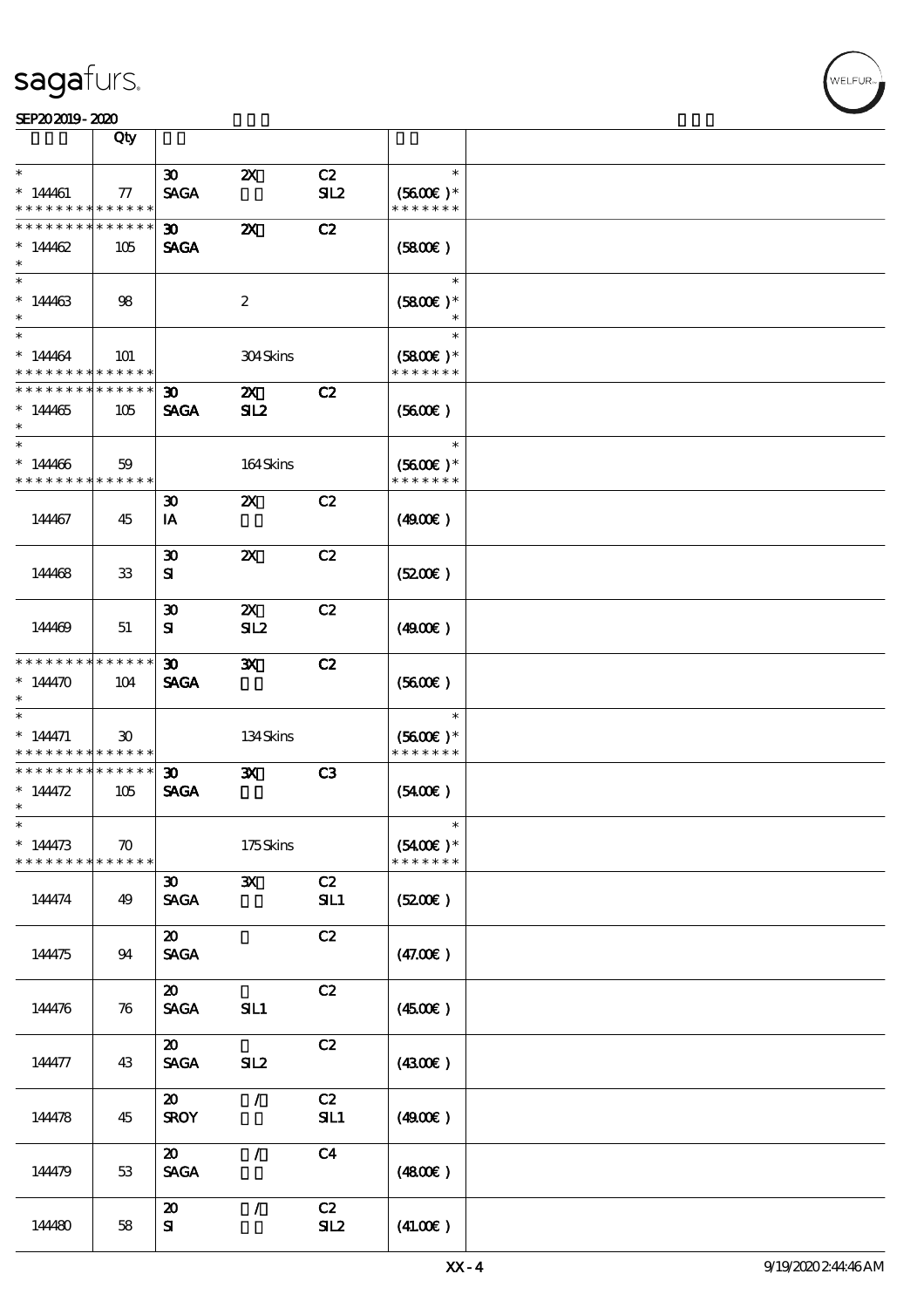### SEP202019-2020

|                                                                  | Qty                                  |                                            |                     |                |                                     |  |
|------------------------------------------------------------------|--------------------------------------|--------------------------------------------|---------------------|----------------|-------------------------------------|--|
|                                                                  |                                      |                                            |                     |                |                                     |  |
| 144481                                                           | 51                                   | $\boldsymbol{\mathbf{z}}$<br>${\bf s}$     | $\sqrt{2}$<br>SL2   | C2             | (41.00)                             |  |
| 14482                                                            | 71                                   | $\boldsymbol{\mathfrak{D}}$<br><b>SAGA</b> |                     | C2             | (4800)                              |  |
| 144483                                                           | 110                                  | $\boldsymbol{\mathfrak{D}}$<br><b>SAGA</b> |                     | C2<br>SL1      | (47.00)                             |  |
| 144484                                                           | 48                                   | $\boldsymbol{\mathsf{20}}$<br><b>SAGA</b>  |                     | C2<br>SL2      | (450E)                              |  |
| * * * * * * * *<br>$*14485$                                      | $* * * * * * *$<br>112               | $\boldsymbol{\mathfrak{D}}$<br><b>SAGA</b> |                     | C2             | 47.00€                              |  |
| $\ast$<br>$* 14486$<br>* * * * * * * *                           | $\boldsymbol{\omega}$<br>* * * * * * |                                            | 181 Skins           |                | $\ast$<br>4600€ *<br>* * * * * * *  |  |
| 144487                                                           | 119                                  | $\boldsymbol{\mathsf{20}}$<br><b>SAGA</b>  | SL1                 | C2             | 4500€                               |  |
| 144488                                                           | $52\,$                               | $\boldsymbol{\mathfrak{D}}$<br><b>SAGA</b> | SL2                 | C2             | (430)                               |  |
| 144489                                                           | 24                                   | $\boldsymbol{\mathfrak{D}}$<br><b>SROY</b> | $\mathbf X$         | C2<br>SL1      | (4800)                              |  |
| 144490                                                           | $99$                                 | $\boldsymbol{\mathsf{20}}$<br><b>SAGA</b>  | $\mathbf x$         | C2             | (4800)                              |  |
| 144491                                                           | 10B                                  | $\boldsymbol{\mathfrak{D}}$<br><b>SAGA</b> | $\mathbf{x}$        | C2<br>SL1      | 47.00€                              |  |
| 144492                                                           | 123                                  | $\boldsymbol{\mathfrak{D}}$<br><b>SAGA</b> | $\mathbf x$         | C2<br>SL2      | (4500)                              |  |
| ************** 20<br>$* 1449B$<br>$\ast$                         | 112                                  | <b>SAGA</b>                                | $\mathbf X$         | C2             | 47.00€                              |  |
| $\ast$<br>$*14494$<br>* * * * * * * * <mark>* * * * * *</mark>   | 78                                   |                                            | 190Skins            |                | $\ast$<br>4600€ *<br>* * * * * * *  |  |
| * * * * * * * * <mark>* * * * * * *</mark><br>$*14495$<br>$\ast$ | 105                                  | $\boldsymbol{\mathfrak{D}}$<br><b>SAGA</b> | $\mathbf{x}$<br>SL1 | C2             | 4500E                               |  |
| $\ast$<br>$*14496$<br>* * * * * * * *                            | 31<br>******                         |                                            | 136Skins            |                | $\ast$<br>44.00€ *<br>* * * * * * * |  |
| 144497                                                           | 95                                   | $\boldsymbol{\mathfrak{D}}$<br><b>SAGA</b> | $\mathbf{x}$<br>SL2 | C2             | (430E)                              |  |
| 144498                                                           | 39                                   | $\boldsymbol{\mathfrak{D}}$<br>${\bf s}$   | $\mathbf{X}$        | C2<br>SL2      | (380)                               |  |
| 144499                                                           | 49                                   | $\boldsymbol{\mathsf{20}}$<br>${\bf s}$    | $\mathbf{X}$<br>SL2 | C2             | (3800)                              |  |
| 144500                                                           | 67                                   | $\boldsymbol{\mathfrak{D}}$<br><b>SAGA</b> | X / ZX              | C <sub>4</sub> | (47.00)                             |  |

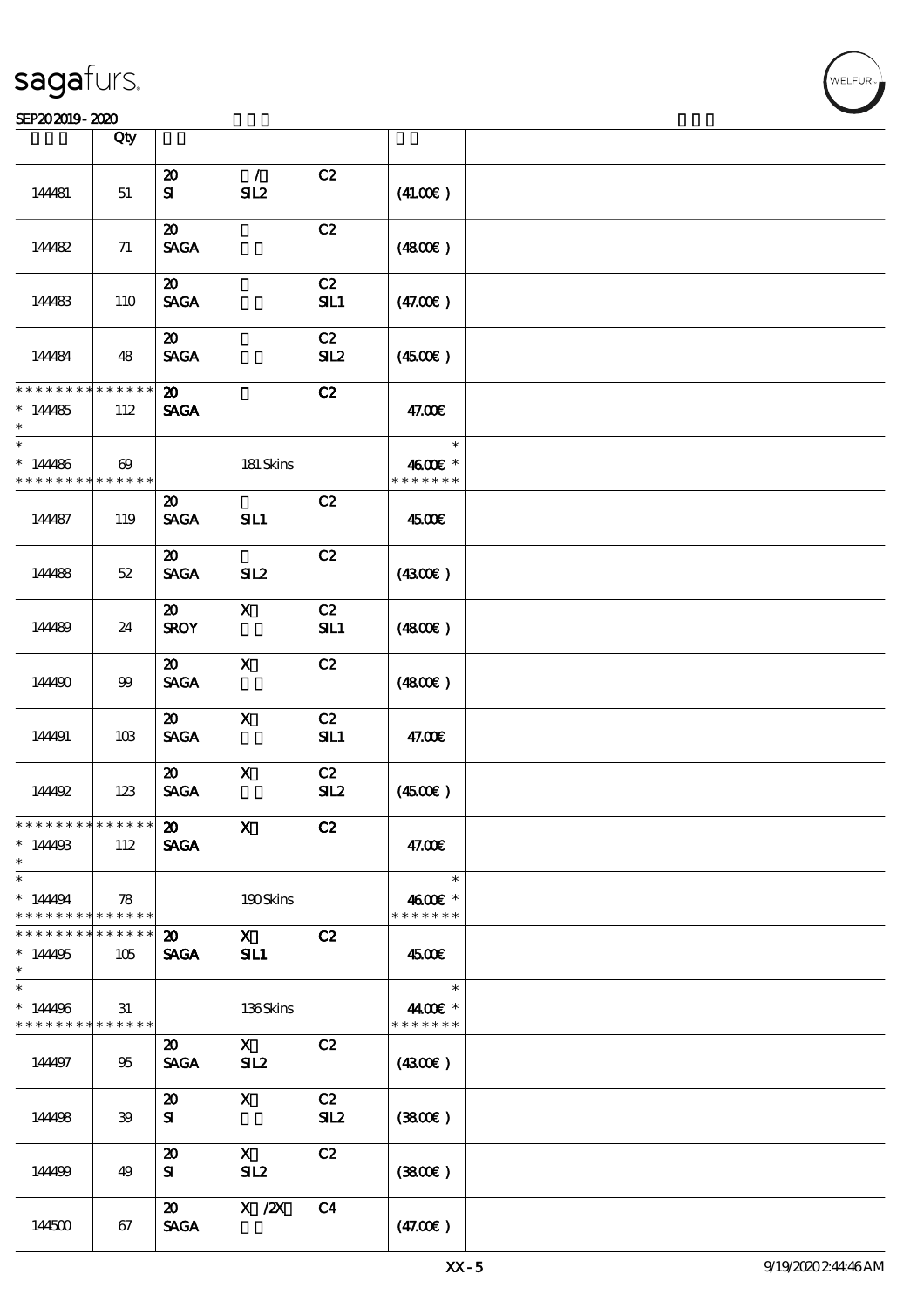#### SEP202019-2020 Production of the contract of the contract of the contract of the contract of the contract of the contract of the contract of the contract of the contract of the contract of the contract of the contract of t

|                                                       | Qty                               |                                                               |                           |                       |                                        |  |
|-------------------------------------------------------|-----------------------------------|---------------------------------------------------------------|---------------------------|-----------------------|----------------------------------------|--|
| 144501                                                | 46                                | $\boldsymbol{\mathfrak{D}}$<br>$\mathbf{B}$                   | $X$ / $ZX$                | C2                    | (300)                                  |  |
| * * * * * * * *<br>$* 144502$<br>$\ast$               | $* * * * * * *$<br>112            | $\boldsymbol{\mathfrak{D}}$<br><b>SAGA</b>                    | $\boldsymbol{\mathsf{z}}$ | C2                    | (480)                                  |  |
| $*14450B$<br>* * * * * * * *                          | 100<br>* * * * * *                |                                                               | 212Skins                  |                       | $\ast$<br>$(4800)$ *<br>* * * * * * *  |  |
| * * * * * * * *<br>$*144504$<br>$\ast$                | $* * * * * * *$<br>112            | $\boldsymbol{\mathfrak{D}}$<br><b>SAGA</b>                    | $\boldsymbol{\mathsf{z}}$ | C2<br><b>SIL1</b>     | (47.00)                                |  |
| $*144505$<br>* * * * * * * * <mark>* * * * * *</mark> | 99                                |                                                               | 211 Skins                 |                       | $\ast$<br>$(47.00)$ *<br>* * * * * * * |  |
| * * * * * * * *<br>$*144506$<br>$\ast$                | * * * * * *<br>105                | $\boldsymbol{\omega}$<br><b>SAGA</b>                          | $\boldsymbol{\mathsf{z}}$ | C2<br>SL <sub>2</sub> | $(4500\varepsilon)$                    |  |
| $\ast$<br>$*144507$<br>* * * * * * * * * * * * * * *  | 21                                |                                                               | 126Skins                  |                       | $\ast$<br>$(4500)$ *<br>* * * * * * *  |  |
| * * * * * * * * * * * * * *<br>$*144508$<br>$\ast$    | 112                               | $\boldsymbol{\mathfrak{D}}$<br><b>SAGA</b>                    | $\boldsymbol{\mathsf{Z}}$ | C2                    | 47.00€                                 |  |
| $*14509$<br>$\ast$                                    | 105                               |                                                               | $\boldsymbol{2}$          |                       | $\ast$<br>4600€ *<br>$\ast$            |  |
| $*144510$<br>* * * * * * * *                          | 49<br>* * * * * *                 |                                                               | 266Skins                  |                       | $\ast$<br>4600€ *<br>* * * * * * *     |  |
| * * * * * * * *<br>$*144511$<br>$\ast$                | $\ast\ast\ast\ast\ast\ast$<br>112 | 20<br><b>SAGA</b>                                             | $\mathbf{x}$<br>SL1       | C2                    | (450)                                  |  |
| $\ast$<br>$*144512$<br>* * * * * * * * * * * * * * *  | $\boldsymbol{\omega}$             |                                                               | 178Skins                  |                       | $\ast$<br>$(4500)$ *<br>* * * * * * *  |  |
| 144513                                                | 124                               | $\boldsymbol{\mathfrak{D}}$<br><b>SAGA</b>                    | $\mathbf{x}$<br>SL2       | C2                    | (4300)                                 |  |
| 144514                                                | 116                               | $\boldsymbol{\mathfrak{D}}$<br>$\operatorname{\mathsf{SAGA}}$ | $\mathbf{x}$              | C2                    | (4500)                                 |  |
| 144515                                                | 123                               | $\boldsymbol{\mathfrak{D}}$<br><b>SAGA</b>                    | $\mathbf{x}$              | C3                    | (4300)                                 |  |
| 144516                                                | 59                                | $\boldsymbol{\mathfrak{D}}$<br><b>SAGA</b>                    | $\mathbf{x}$              | C2<br>SL2             | (41.00)                                |  |

**VELFUR**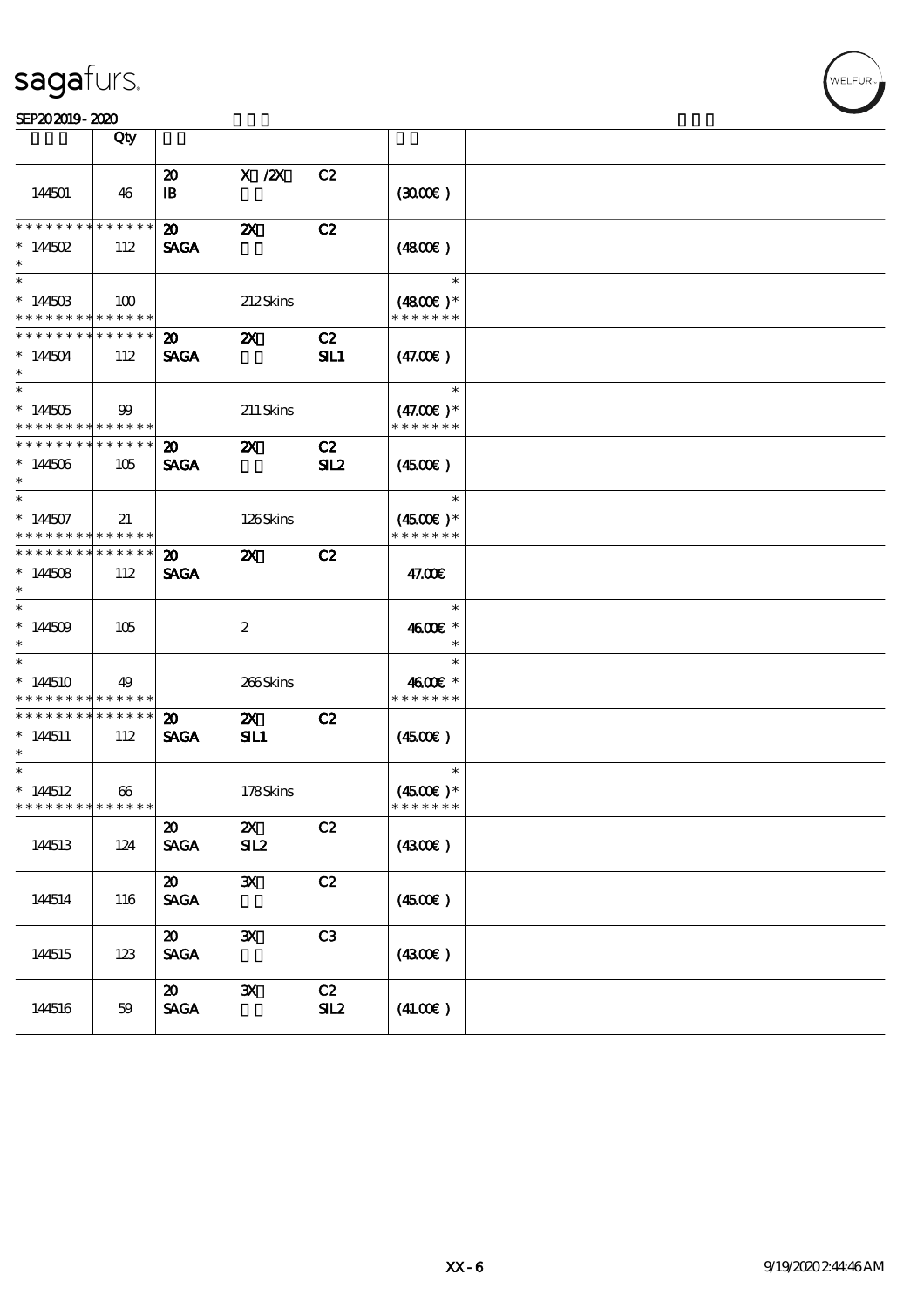### SEP202019-2020

|                                                    | Qty                |                                            |                                                                                                |                |                                       |  |
|----------------------------------------------------|--------------------|--------------------------------------------|------------------------------------------------------------------------------------------------|----------------|---------------------------------------|--|
| * * * * * * * *<br>$*144521$<br>$\ast$             | * * * * * *<br>41  | 40'30<br><b>SAGA</b>                       | $\mathcal{L}$                                                                                  | C2             | (5600)                                |  |
| $\ast$<br>$*14522$<br>* * * * * * * *              | 91<br>* * * * * *  |                                            | 132Skins                                                                                       |                | $\ast$<br>$(5600)$ *<br>* * * * * * * |  |
| 144523                                             | $\boldsymbol{\pi}$ | 40'30<br><b>SAGA</b>                       | $\mathcal{L}$                                                                                  | C2             | 5400€                                 |  |
| 144524                                             | 55                 | 40'30<br>${\bf s}$                         | $\sqrt{2}$                                                                                     | C2             | (4900)                                |  |
| * * * * * * * * * * * * * *<br>$*14525$<br>$\ast$  | $98\,$             | 40 <sup>30</sup><br><b>SAGA</b>            |                                                                                                | C2             | 5600E                                 |  |
| $\ast$<br>$*144526$<br>* * * * * * * * * * * * * * | 84                 |                                            | 182Skins                                                                                       |                | $\ast$<br>$5500$ £ *<br>* * * * * * * |  |
| 144527                                             | 95                 | 40'30<br>${\bf s}$                         | $\boldsymbol{\mathrm{X}}$ / <b><math>\boldsymbol{\mathrm{Z}}\boldsymbol{\mathrm{X}}</math></b> | C2             | (5200)                                |  |
| 144528                                             | 14                 | 30 <sup>20</sup><br><b>SAGA</b>            | $\boldsymbol{X}$                                                                               | C2<br>SL2      | (5200)                                |  |
| 144529                                             | 16                 | 3020<br><b>SAGA</b>                        | $\boldsymbol{X}$                                                                               | C <sub>4</sub> | (5200)                                |  |
| 144530                                             | 49                 | $\boldsymbol{\mathfrak{D}}$<br><b>SAGA</b> |                                                                                                | C2             | 41.00€                                |  |
| 144531                                             | 102                | $\boldsymbol{\mathfrak{D}}$<br><b>SAGA</b> | $X$ / $ZX$                                                                                     | C2             | 4300€                                 |  |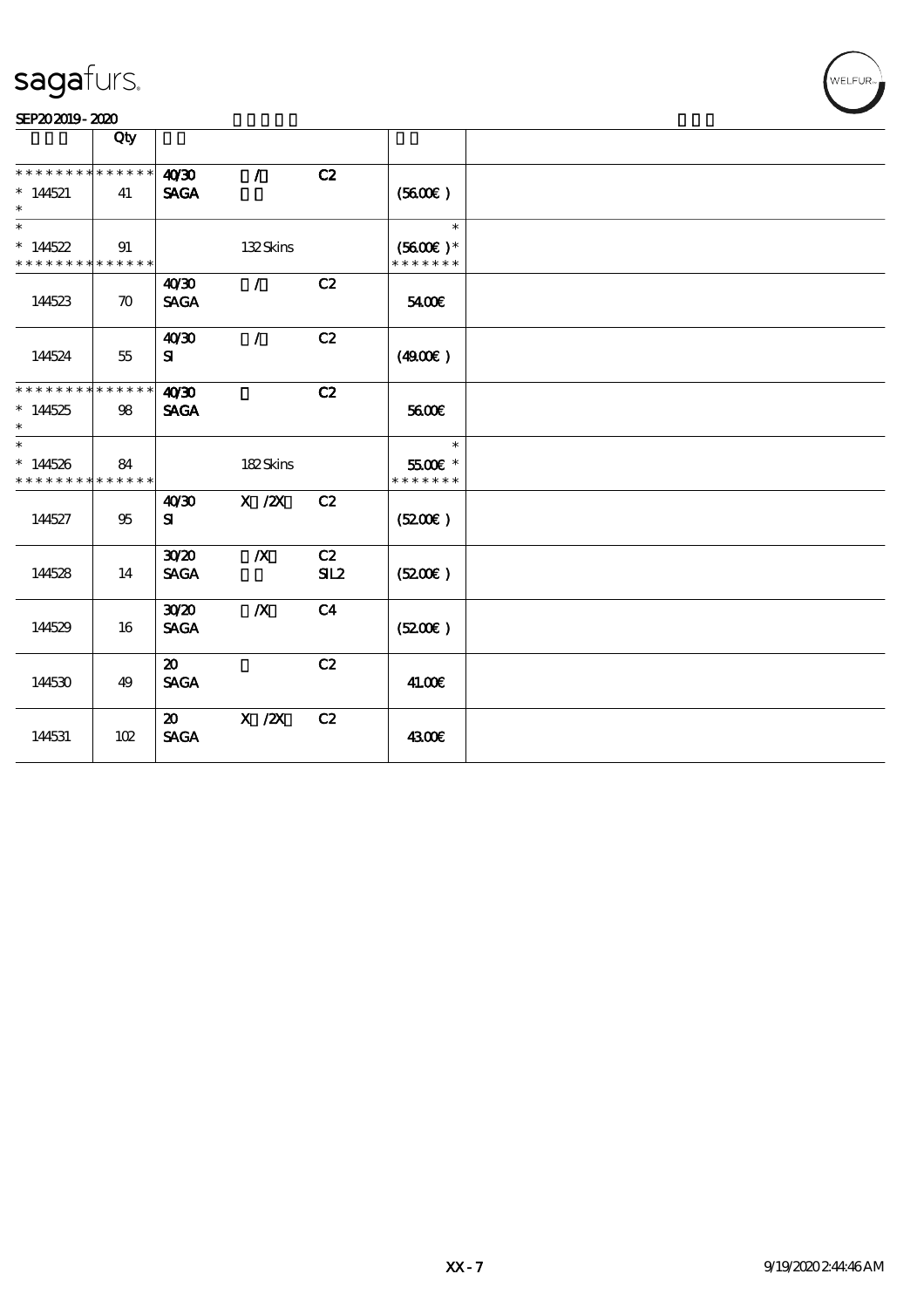|                                                        | Qty                   |                                            |                         |       |                                       |  |
|--------------------------------------------------------|-----------------------|--------------------------------------------|-------------------------|-------|---------------------------------------|--|
|                                                        |                       |                                            |                         |       |                                       |  |
| 144541                                                 | $92\,$                | $\boldsymbol{\mathfrak{D}}$<br><b>SAGA</b> |                         | C2/C3 | (620)                                 |  |
| * * * * * * * *                                        | * * * * * *           |                                            |                         |       |                                       |  |
| $*14542$<br>$\ast$                                     | 105                   | $\boldsymbol{\mathfrak{D}}$<br><b>SAGA</b> |                         | C2    | (6200)                                |  |
| $\ast$                                                 |                       |                                            |                         |       | $\ast$                                |  |
| $*14543$<br>* * * * * * * * <mark>* * * * * * *</mark> | 46                    |                                            | 151 Skins               |       | $(6200)$ *<br>* * * * * * *           |  |
| * * * * * * * *                                        | $* * * * * * *$       |                                            |                         |       |                                       |  |
| $*14544$<br>$\ast$                                     | 105                   | $\boldsymbol{\mathfrak{D}}$<br><b>SAGA</b> |                         | C3    | $(6000\varepsilon)$                   |  |
|                                                        |                       |                                            |                         |       | $\ast$                                |  |
| $*144545$<br>* * * * * * * *                           | 31<br>******          |                                            | 136Skins                |       | $(6000\varepsilon)*$<br>* * * * * * * |  |
| * * * * * * * *                                        | * * * * * *           | $\boldsymbol{\mathfrak{D}}$                |                         | C2    |                                       |  |
| $*144546$<br>$\ast$                                    | 98                    | <b>SAGA</b>                                |                         |       | (620)                                 |  |
| $\overline{\phantom{0}}$                               |                       |                                            |                         |       | $\ast$                                |  |
| $* 144547$<br>$\ast$                                   | 98                    |                                            | $\boldsymbol{2}$        |       | $(6200)$ *<br>$\ast$                  |  |
|                                                        |                       |                                            |                         |       | $\ast$                                |  |
| $*14548$<br>$\ast$                                     | 98                    |                                            | 3                       |       | $(6200)$ *<br>$\ast$                  |  |
| $\ast$                                                 |                       |                                            |                         |       | $\ast$                                |  |
| $*14549$<br>* * * * * * * *                            | 98<br>******          |                                            | 392Skins                |       | $(6200)$ *<br>* * * * * * *           |  |
| * * * * * * * *                                        | $* * * * * * *$       | $\boldsymbol{\mathfrak{D}}$                |                         | C3    |                                       |  |
| $*14450$<br>$\ast$                                     | 105                   | <b>SAGA</b>                                |                         |       | $(6000\varepsilon)$                   |  |
| $\ast$                                                 |                       |                                            |                         |       | $\ast$                                |  |
| $*144551$<br>$\ast$                                    | 98                    |                                            | $\boldsymbol{z}$        |       | $(6000\varepsilon)*$<br>$\ast$        |  |
| $\ast$                                                 |                       |                                            |                         |       | $\ast$                                |  |
| $*14552$<br>$\ast$                                     | 98                    |                                            | 3                       |       | $(6000\varepsilon)*$                  |  |
| $\ast$                                                 |                       |                                            |                         |       |                                       |  |
| $*144553$<br>$\ast$                                    | 98                    |                                            | $\boldsymbol{4}$        |       | $(0000\varepsilon)*$                  |  |
| $\ast$                                                 |                       |                                            |                         |       | $\ast$                                |  |
| $*144554$<br>$\ast$                                    | 98                    |                                            | $\mathbf 5$             |       | $(6000\varepsilon)*$<br>$\ast$        |  |
| $\ast$                                                 |                       |                                            |                         |       | $\ast$                                |  |
| $*144555$<br>* * * * * * * *                           | 92<br>$* * * * * * *$ |                                            | 589Skins                |       | $(6000\varepsilon)*$<br>* * * * * * * |  |
| * * * * * * *                                          | * * * * * *           | 30 <sub>o</sub>                            | $\mathbf{x}$            | C2    |                                       |  |
| $*144556$<br>$\ast$                                    | 105                   | <b>SAGA</b>                                |                         |       | (6200)                                |  |
| $\ast$                                                 |                       |                                            |                         |       | $\ast$                                |  |
| $*144557$<br>$\ast$                                    | 98                    |                                            | $\boldsymbol{z}$        |       | $(6200)$ *<br>$\ast$                  |  |
| $\ast$                                                 |                       |                                            |                         |       | $\ast$                                |  |
| $*144558$<br>$\ast$                                    | 98                    |                                            | 3                       |       | $(6200)$ *<br>$\ast$                  |  |
| $\ast$                                                 |                       |                                            |                         |       | $\ast$                                |  |
| $*144559$<br>$\ast$                                    | 84                    |                                            | $\overline{\mathbf{4}}$ |       | $(6200)$ *<br>$\ast$                  |  |
| $\ast$                                                 |                       |                                            |                         |       | $\ast$                                |  |
| $*14560$<br>* * * * * * * *                            | 25<br>* * * * * *     |                                            | 410Skins                |       | $(6200)$ *<br>* * * * * * *           |  |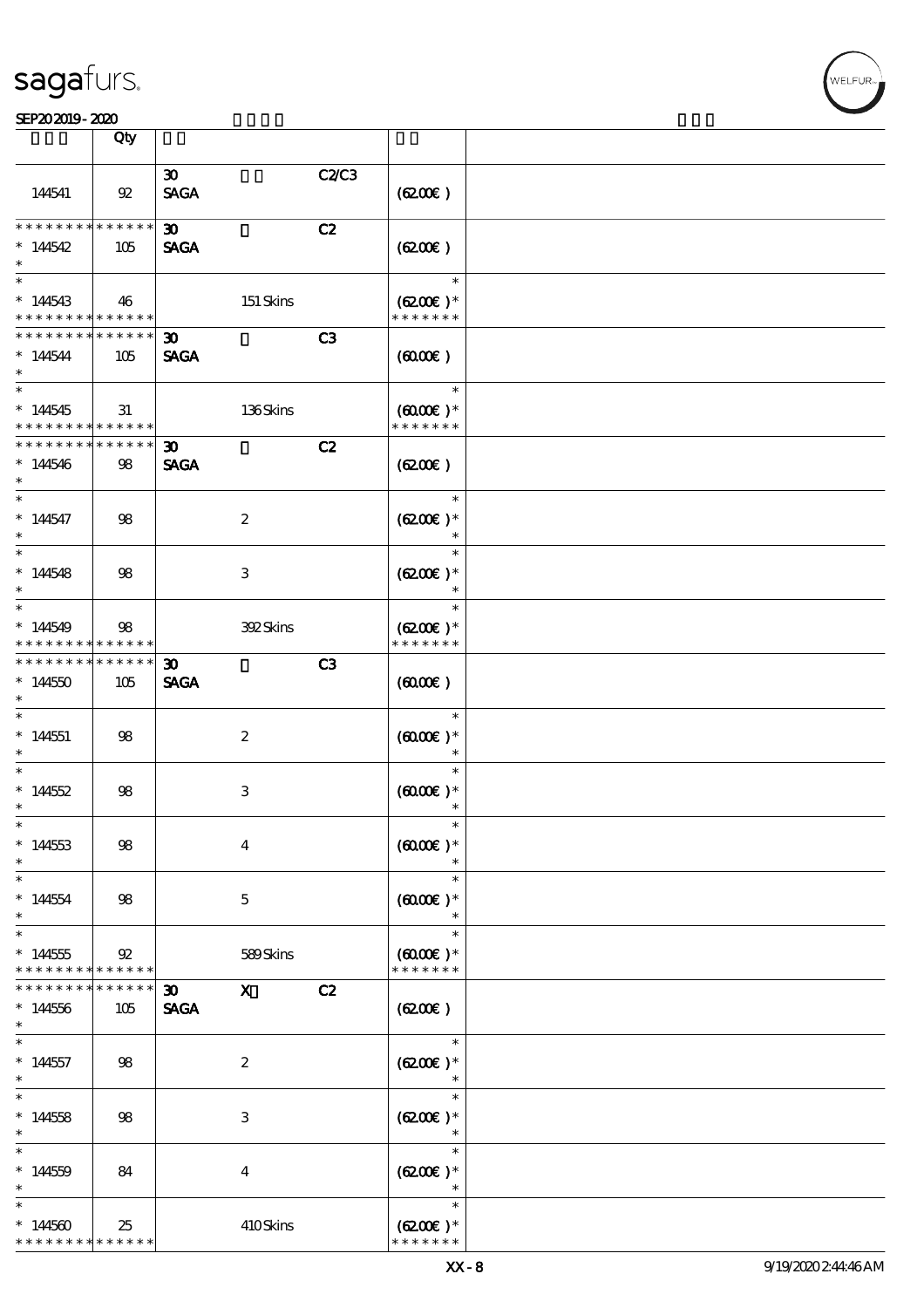|                                                                    | Qty                         |                                            |                           |              |                                                 |  |
|--------------------------------------------------------------------|-----------------------------|--------------------------------------------|---------------------------|--------------|-------------------------------------------------|--|
| * * * * * * * *                                                    | $******$                    |                                            |                           |              |                                                 |  |
| $*144561$<br>$\ast$                                                | 105                         | $\infty$<br><b>SAGA</b>                    | $\mathbf x$               | C3           | (6000)                                          |  |
| $\ast$<br>$*14562$<br>$\ast$                                       | 98                          |                                            | $\boldsymbol{2}$          |              | $\ast$<br>$(6000\varepsilon)*$<br>$\ast$        |  |
| $*$<br>$*144563$<br>$\ast$                                         | $98$                        |                                            | 3                         |              | $\ast$<br>$(6000\varepsilon)*$                  |  |
| $\ast$<br>$*144564$<br>$\ast$                                      | $98$                        |                                            | $\overline{\mathbf{4}}$   |              | $\ast$<br>$(6000\varepsilon)*$                  |  |
| $\overline{\ast}$<br>$*144565$<br>$\ast$                           | 98                          |                                            | $\mathbf 5$               |              | $\ast$<br>$(6000\varepsilon)*$<br>$\ast$        |  |
| $*$<br>$*144566$<br>* * * * * * * *                                | 85<br>* * * * * *           |                                            | 582Skins                  |              | $\ast$<br>$(6000\varepsilon)*$<br>* * * * * * * |  |
| * * * * * * * *<br>$*144567$<br>$\ast$                             | * * * * * *<br>105          | $\boldsymbol{\mathfrak{D}}$<br><b>SAGA</b> | $\boldsymbol{\mathsf{z}}$ | <b>C2/C3</b> | (6200)                                          |  |
| $\ast$<br>$*14568$<br>$\ast$                                       | 98                          |                                            | $\boldsymbol{2}$          |              | $\ast$<br>$(6200)$ *<br>$\ast$                  |  |
| $\ast$<br>$*14569$<br>* * * * * * * * * * * * * *                  | 67                          |                                            | 270Skins                  |              | $\ast$<br>$(6200)$ *<br>* * * * * * *           |  |
| 144570                                                             | $\boldsymbol{\mathfrak{D}}$ | $\boldsymbol{\mathfrak{D}}$<br>${\bf s}$   |                           | C2/C3        | (5800)                                          |  |
| * * * * * * * *<br>$* 144571$<br>$\ast$                            | * * * * * *<br>112          | $\boldsymbol{\mathbf{z}}$<br><b>SAGA</b>   | $\mathcal{L}$             | <b>C2/C3</b> | (5400)                                          |  |
| $\ast$<br>$* 144572$<br>* * * * * * * * <mark>* * * * * * *</mark> | 54                          |                                            | 166Skins                  |              | $\ast$<br>$(5400)$ *<br>* * * * * * *           |  |
| *************** 20<br>$*14573$<br>$\ast$                           | 112                         | <b>SAGA</b>                                |                           | C2           | (5600)                                          |  |
| $\ast$<br>$*144574$<br>* * * * * * * *                             | 10B<br>* * * * * *          |                                            | 215Skins                  |              | $\ast$<br>$(5600)$ *<br>* * * * * * *           |  |
| * * * * * * *<br>$*144575$<br>$\ast$                               | * * * * * *<br>112          | $\boldsymbol{\mathfrak{D}}$<br><b>SAGA</b> |                           | C3           | (5400)                                          |  |
| $\ast$<br>$*144576$<br>$\ast$                                      | 105                         |                                            | $\boldsymbol{z}$          |              | $\ast$<br>$(5400)$ *                            |  |
| $\ast$<br>$* 144577$<br>* * * * * * * *                            | 105<br>* * * * * *          |                                            | 322Skins                  |              | $\ast$<br>$(5400)$ *<br>* * * * * * *           |  |
| 144578                                                             | 98                          | $\boldsymbol{\mathfrak{D}}$<br><b>SAGA</b> | $\mathbf{x}$              | C2           | (5600)                                          |  |
| * * * * * * *<br>$*14579$<br>$\ast$                                | * * * * * *<br>112          | $\boldsymbol{\mathfrak{D}}$<br><b>SAGA</b> | $\boldsymbol{\mathrm{X}}$ | C3           | (5400)                                          |  |
| $\ast$<br>$*14580$<br>$\ast$                                       | 105                         |                                            | $\boldsymbol{2}$          |              | $\ast$<br>$(5400)$ *                            |  |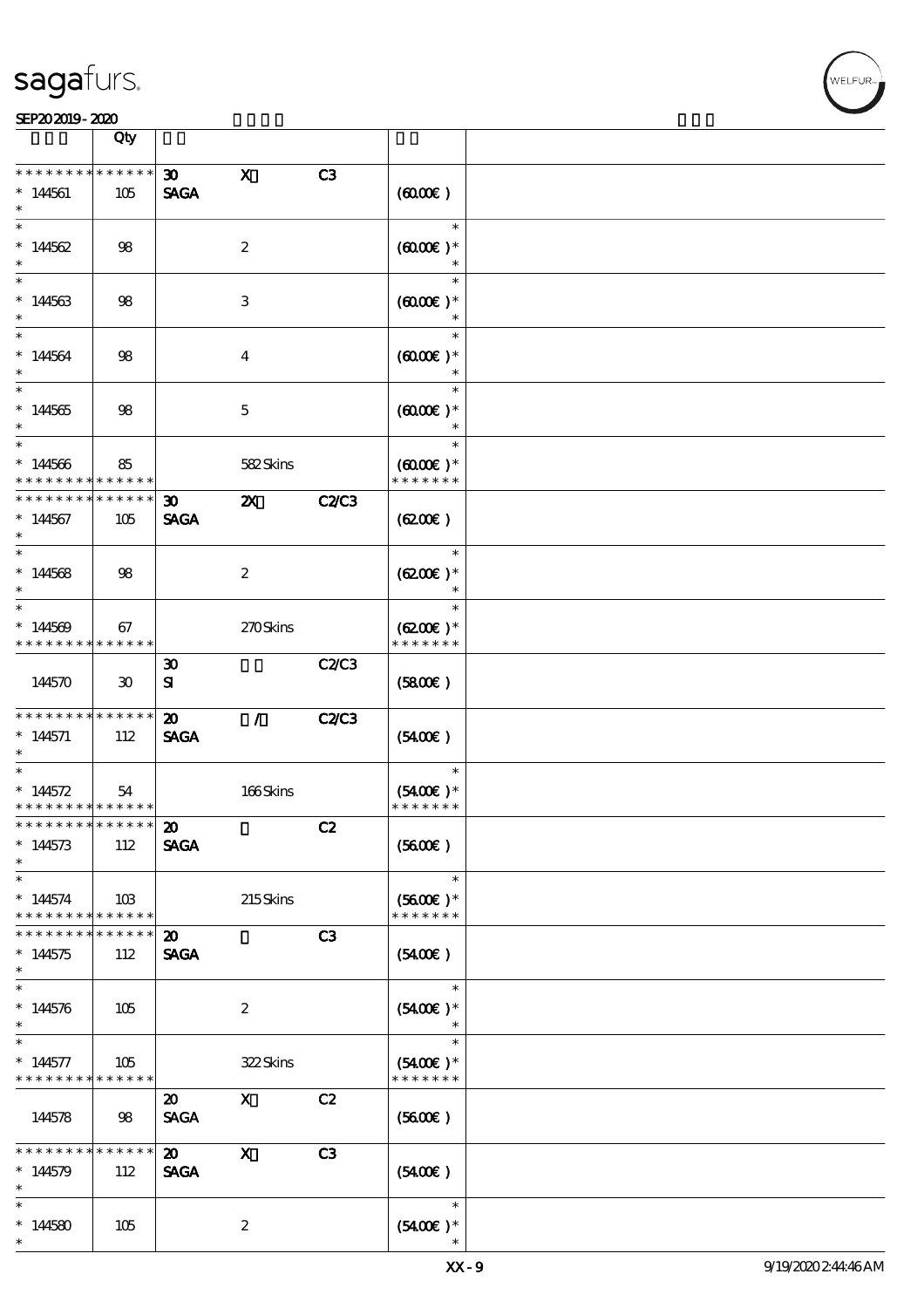### SEP202019-2020

|                                        | Qty                         |                                                 |                             |              |                                        |  |
|----------------------------------------|-----------------------------|-------------------------------------------------|-----------------------------|--------------|----------------------------------------|--|
| $\ast$<br>$*14581$<br>* * * * * * * *  | 105<br>* * * * * *          | $\boldsymbol{\mathfrak{D}}$<br><b>SAGA</b>      | $\mathbf{x}$                | C3           | $\ast$<br>$(5400)$ *<br>* * * * * * *  |  |
| 144582                                 | 112                         | $\boldsymbol{\mathfrak{D}}$<br><b>SAGA</b>      | $\boldsymbol{\mathsf{z}}$   | C2/C3        | (5400)                                 |  |
| 144583                                 | $35\,$                      | $\boldsymbol{\mathbf{z}}$<br>${\bf s}$          |                             | C2/C3        | (480)                                  |  |
| 144584                                 | $36\,$                      | 200<br>${\bf s}$                                | $\mathcal{L}$               | C2/C3        | (430E)                                 |  |
| 144585                                 | 38                          | 200<br>${\bf s}$                                | $\boldsymbol{X}$            | C2/C3        | (4300)                                 |  |
| 144586                                 | 62                          | $\mathbf{O}$<br><b>SAGA</b>                     | $\mathcal{L}$               | C2C3         | (41.00)                                |  |
| 144587                                 | 44                          | $\mathbf{o}$<br><b>SAGA</b>                     | $\mathcal{L}$               | C2/C3        | (41.00)                                |  |
| 144588                                 | 121                         | $\mathbf{O}$<br><b>SAGA</b>                     |                             | C2C3         | (41.00)                                |  |
| * * * * * * * *<br>$*144589$<br>$\ast$ | ******<br>105               | $\mathbf{o}$<br><b>SAGA</b>                     | $X$ / $ZX$                  | <b>C2/C3</b> | (41.00)                                |  |
| $\ast$<br>$*144590$<br>* * * * * * * * | 25<br>* * * * * *           |                                                 | 130Skins                    |              | $\ast$<br>$(41.00)$ *<br>* * * * * * * |  |
| 144591                                 | $23\,$                      | $\mathbf{1}$<br><b>SAGA</b>                     |                             | C2/C3        | $(2600\varepsilon)$                    |  |
|                                        |                             |                                                 |                             |              |                                        |  |
| 144593                                 | 21                          | $\pmb{\mathfrak{D}}$<br>(S)                     | $\mathcal{L}$<br>CHIP2      | C2/C3        | (3400)                                 |  |
| 144594                                 | 45                          | $\boldsymbol{\mathfrak{D}}$<br>$\boldsymbol{S}$ | $\boldsymbol{X}$<br>$CHIP2$ | C2C3         | (3400)                                 |  |
| 144595                                 | 46                          | $\boldsymbol{\mathsf{20}}$<br>(S)               | CHIP2                       | C2C3         | (2500)                                 |  |
| 144596                                 | 27                          | O(1)<br>(S)                                     | CHIP2                       | C2C3         | (7.00)                                 |  |
| 144597                                 | $\boldsymbol{\mathfrak{D}}$ | $\boldsymbol{\mathfrak{D}}$<br>(SI)             | ${\rm CHIP4}$               | C2C3         | (1200E)                                |  |
|                                        |                             | $\boldsymbol{\mathfrak{D}}$                     |                             | C2C3         |                                        |  |
| 144598                                 | $25\,$                      | (SI)                                            | CHIP4                       |              | (1200E)                                |  |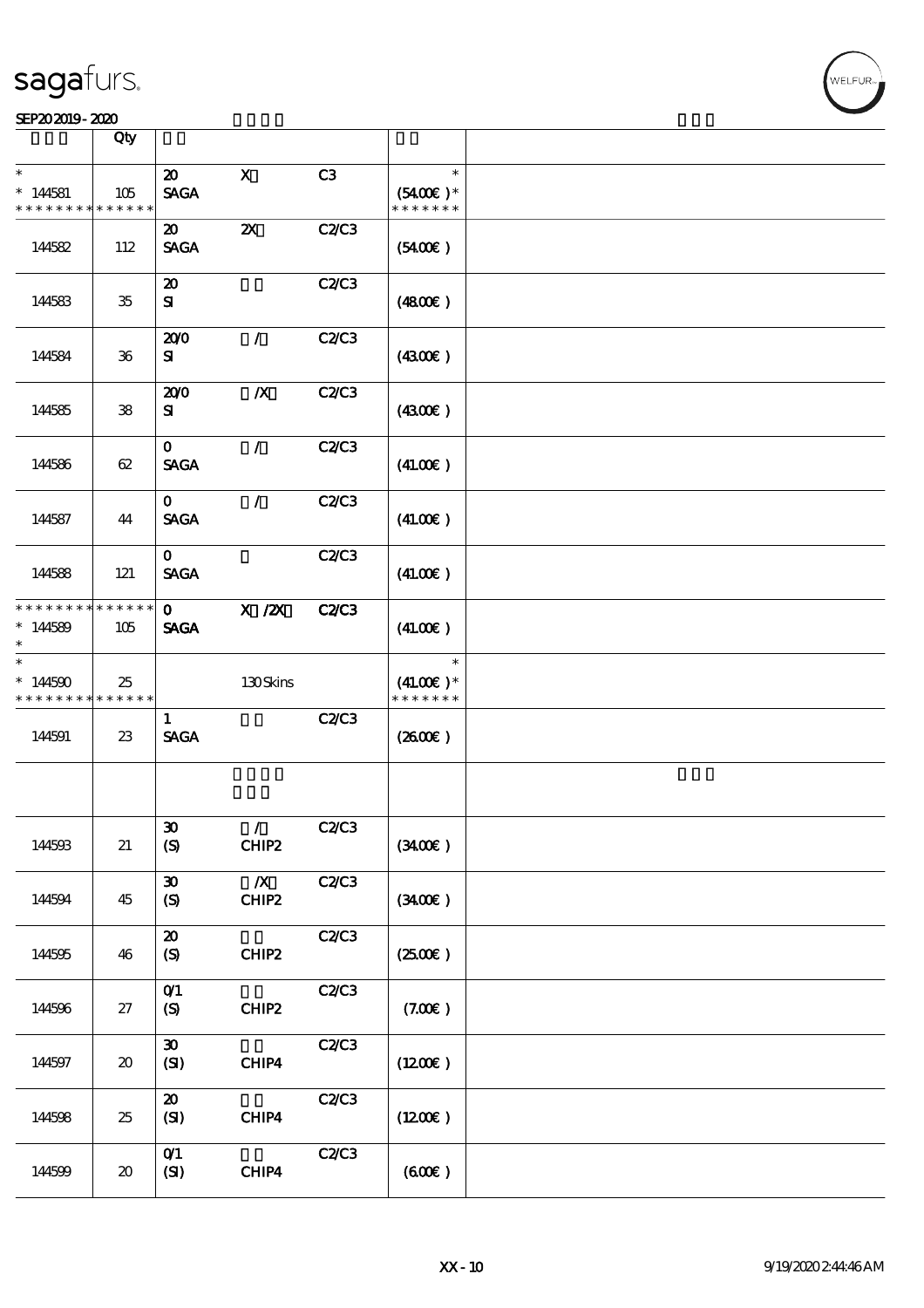|                                    | Qty                        |                                            |                  |              |                              |  |
|------------------------------------|----------------------------|--------------------------------------------|------------------|--------------|------------------------------|--|
|                                    |                            | $\boldsymbol{\mathfrak{D}}$                |                  | C2/C3        |                              |  |
| 144601                             | 84                         | <b>SAGA</b>                                |                  |              | (480E)                       |  |
| * * * * * * * *                    | * * * * * *                | 30 <sub>o</sub>                            |                  | <b>C1/C2</b> |                              |  |
| $* 14602$                          | 105                        | <b>SAGA</b>                                |                  |              | (4800)                       |  |
| $\ast$                             |                            |                                            |                  |              | $\ast$                       |  |
| $*14460B$<br>$\ast$                | 98                         |                                            | $\boldsymbol{2}$ |              | $(4800)$ *                   |  |
| $\overline{\ast}$                  |                            |                                            |                  |              | $\ast$                       |  |
| $*144604$<br>* * * * * * * *       | 25<br>* * * * * *          |                                            | 228Skins         |              | $(4800)$ *<br>* * * * * * *  |  |
| * * * * * * * *                    | * * * * * *                | $\boldsymbol{\mathfrak{D}}$                |                  | <b>C3C4</b>  |                              |  |
| $*144605$<br>$\ast$                | 105                        | <b>SAGA</b>                                |                  |              | (47.00)                      |  |
| $\ast$                             |                            |                                            |                  |              | $\ast$                       |  |
| $*144606$<br>$\ast$                | 98                         |                                            | $\boldsymbol{z}$ |              | $(47.00)$ *<br>$\ast$        |  |
| $\ast$                             |                            |                                            |                  |              | $\ast$                       |  |
| $*144607$<br>* * * * * * * *       | 35<br>* * * * * *          |                                            | 238Skins         |              | $(47.00)$ *<br>* * * * * * * |  |
|                                    |                            | $\boldsymbol{\mathfrak{D}}$                |                  | C1/C2        |                              |  |
| 144608                             | 98                         | <b>SAGA</b>                                |                  |              | (4800)                       |  |
| * * * * * * * *                    | * * * * * *                | $\boldsymbol{\mathfrak{D}}$                |                  | <b>C3C4</b>  |                              |  |
| $*14609$<br>$\ast$                 | 105                        | <b>SAGA</b>                                |                  |              | (47.00)                      |  |
| $\ast$                             |                            |                                            |                  |              | $\ast$                       |  |
| $*14610$<br>$\ast$                 | 98                         |                                            | $\boldsymbol{2}$ |              | $(47.00)$ *                  |  |
| $\ast$                             |                            |                                            |                  |              | $\ast$                       |  |
| $* 144611$                         | $2\!2$                     |                                            | 225Skins         |              | $(47.00)$ *<br>* * * * * * * |  |
| * * * * * * * *<br>* * * * * * * * | * * * * * *<br>* * * * * * |                                            |                  |              |                              |  |
| $*144612$<br>$\ast$                | 105                        | $\boldsymbol{\mathfrak{D}}$<br><b>SAGA</b> | $\mathbf{x}$     | C1/C2        | (480)                        |  |
| $\ast$                             |                            |                                            |                  |              | $\ast$                       |  |
| $*144613$<br>* * * * * * * *       | 27<br>* * * * * *          |                                            | 132Skins         |              | $(4800)$ *<br>* * * * * * *  |  |
|                                    |                            | $\boldsymbol{\mathfrak{D}}$                | $\mathbf{x}$     | C3C4         |                              |  |
| 144614                             | 10B                        | <b>SAGA</b>                                |                  |              | (47.00)                      |  |
|                                    |                            | $\boldsymbol{\mathfrak{D}}$                |                  | C2/C3        |                              |  |
| 144615                             | $\boldsymbol{\pi}$         | ${\bf s}$                                  |                  |              | (41.00)                      |  |
|                                    |                            | $\boldsymbol{\mathfrak{D}}$                | $\prime$         | C1/C2        |                              |  |
| 144616                             | 89                         | <b>SAGA</b>                                |                  |              | (300)                        |  |
|                                    |                            | $\boldsymbol{\mathfrak{D}}$                | $\mathcal{L}$    | C3C4         |                              |  |
| 144617                             | 95                         | <b>SAGA</b>                                |                  |              | (300)                        |  |
|                                    |                            | $\boldsymbol{\mathfrak{D}}$                |                  | C1/C2        |                              |  |
| 144618                             | 125                        | <b>SAGA</b>                                |                  |              | (300)                        |  |
| * * * * * *                        | * * * * * *                | $\boldsymbol{\mathfrak{D}}$                |                  | <b>C3C4</b>  |                              |  |
| $*14619$                           | 91                         | <b>SAGA</b>                                |                  |              | (300)                        |  |
| $\ast$                             |                            |                                            |                  |              |                              |  |
| $\ast$                             |                            |                                            |                  |              | $\ast$                       |  |
| $*14620$<br>* * * * * * * *        | 24<br>* * * * * *          |                                            | $115S$ kins      |              | $(3900)$ *<br>* * * * * * *  |  |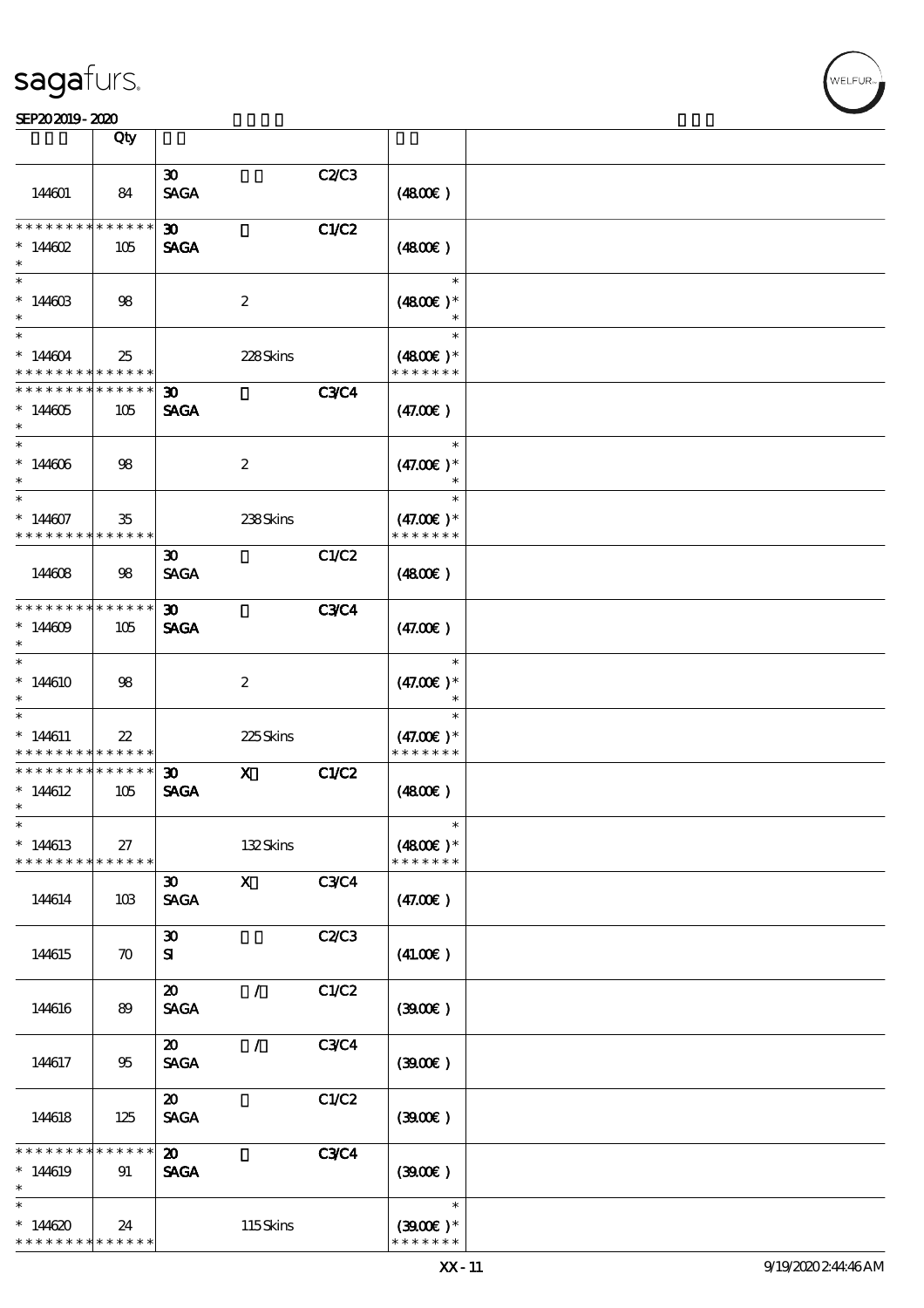|        | Qty             |                                            |                  |              |                     |  |
|--------|-----------------|--------------------------------------------|------------------|--------------|---------------------|--|
| 144621 | ${\bf 98}$      | $\boldsymbol{\mathfrak{D}}$<br><b>SAGA</b> | $\mathbf X$      | C2C3         | (300)               |  |
| 144622 | ${\bf 36}$      | 200<br>${\bf s}$                           |                  | C2C3         | (320)               |  |
| 14623  | ${\bf 3}$       | $\mathbf{O}$<br><b>SAGA</b>                | $\mathcal{L}$    | C2C3         | (260E)              |  |
| 144624 | 44              | $\mathbf{O}$<br><b>SAGA</b>                | $\mathcal{L}$    | C2/C3        | (2600)              |  |
| 144625 | 41              | $\mathbf{O}$<br><b>SAGA</b>                | $\mathcal{L}$    | C2C3         | (260E)              |  |
| 144626 | $5\!5$          | $\mathbf{o}$<br><b>SAGA</b>                | $\mathcal{L}$    | C2C3         | $(2600\varepsilon)$ |  |
| 144627 | $5\!\mathrm{O}$ | $\mathbf{o}$<br><b>SAGA</b>                | $\pmb{X}$        | <b>C2/C3</b> | (260E)              |  |
| 144628 | $71\,$          | $\mathbf{O}$<br><b>SAGA</b>                | $\boldsymbol{X}$ | C2C3         | (2600)              |  |
|        |                 |                                            |                  |              |                     |  |
| 144630 | ${\mathfrak B}$ | $\boldsymbol{\mathfrak{D}}$<br>(S)         | CHIP2            | C2C3         | (260E)              |  |
| 144631 | 49              | 200<br>(S)                                 | CHIP2            | C2C3         | (1600E)             |  |
| 144632 | ${\bf 33}$      | 3020<br>(SI)                               | CHIP4            | C2C3         | $(11.00\epsilon)$   |  |

WELFUR-<br>
WELFUR-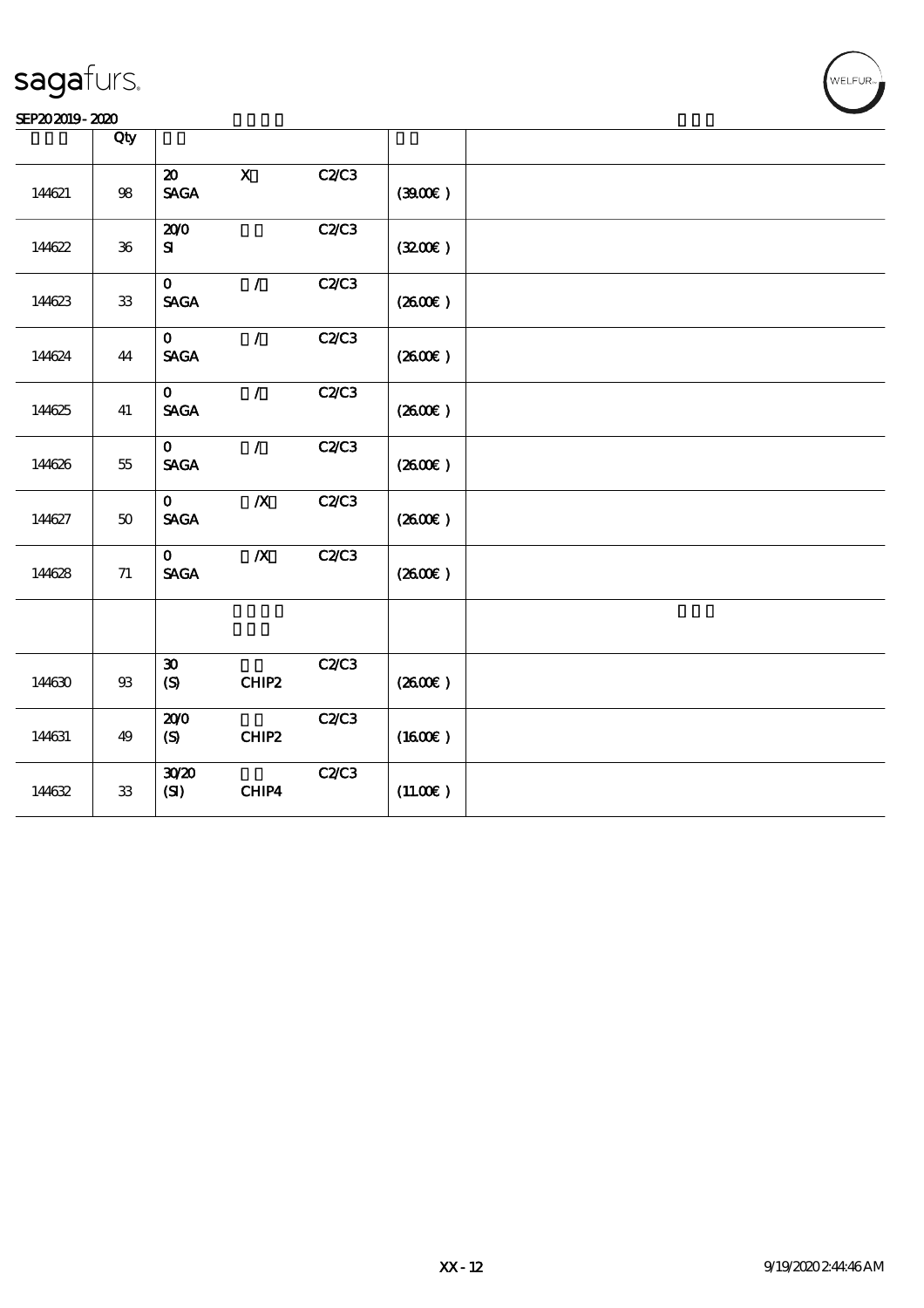|                                                         | Qty                        |                                            |                           |                |                                       |  |
|---------------------------------------------------------|----------------------------|--------------------------------------------|---------------------------|----------------|---------------------------------------|--|
|                                                         |                            | $\boldsymbol{\mathfrak{D}}$                |                           | C2/C3          |                                       |  |
| 144641                                                  | 51                         | <b>SAGA</b>                                |                           |                | (6000)                                |  |
| * * * * * * * *                                         | $\ast\ast\ast\ast\ast\ast$ | 30 <sub>1</sub>                            |                           | C1/C2          |                                       |  |
| $*14642$                                                | 105                        | <b>SAGA</b>                                |                           |                | (600)                                 |  |
| $\overline{\phantom{0}}$                                |                            |                                            |                           |                | $\ast$                                |  |
| $*14643$<br>* * * * * * * * <mark>* * * * * *</mark>    | $50^{\circ}$               |                                            | 155Skins                  |                | $(6000\varepsilon)*$<br>* * * * * * * |  |
|                                                         |                            | $\boldsymbol{\mathfrak{D}}$                |                           | C <sub>3</sub> |                                       |  |
| 144644                                                  | 80                         | <b>SAGA</b>                                |                           |                | (5800)                                |  |
| * * * * * * * * * * * * * * *                           |                            | 30 <sub>o</sub>                            |                           | C1/C2          |                                       |  |
| $*144645$<br>$\ast$                                     | 105                        | <b>SAGA</b>                                |                           |                | (600)                                 |  |
| $\ast$                                                  |                            |                                            |                           |                | $\ast$                                |  |
| $*14646$<br>$\ast$                                      | 98                         |                                            | $\boldsymbol{2}$          |                | $(6000\varepsilon)*$<br>$\ast$        |  |
| $\ast$                                                  |                            |                                            |                           |                | $\ast$                                |  |
| $*14647$<br>* * * * * * * * <mark>* * * * * *</mark>    | 57                         |                                            | 260Skins                  |                | $(6000\varepsilon)*$<br>* * * * * * * |  |
| * * * * * * * * <mark>* * * * * * *</mark>              |                            | 30 <sup>2</sup>                            |                           | C <sub>3</sub> |                                       |  |
| $*14648$<br>$\ast$                                      | 105                        | <b>SAGA</b>                                |                           |                | (SBOE)                                |  |
| $*$                                                     |                            |                                            |                           |                | $\ast$                                |  |
| $*14649$<br>* * * * * * * * <mark>* * * * * *</mark>    | 39                         |                                            | 144Skins                  |                | $(5800)$ *<br>* * * * * * *           |  |
| * * * * * * * *                                         | $* * * * * * *$            | $\boldsymbol{\mathfrak{D}}$                | $\mathbf{x}$              | C1/C2          |                                       |  |
| $*14650$<br>$\ast$                                      | 105                        | <b>SAGA</b>                                |                           |                | (600)                                 |  |
| $\ast$                                                  |                            |                                            |                           |                | $\ast$                                |  |
| $*14651$                                                | 58                         |                                            | 163Skins                  |                | $(6000\varepsilon)*$                  |  |
| * * * * * * * * * * * * * *                             |                            |                                            |                           |                | * * * * * * *                         |  |
| 144652                                                  | 99                         | $\boldsymbol{\mathfrak{D}}$<br><b>SAGA</b> | $\mathbf{x}$              | C3             | (5800)                                |  |
|                                                         |                            | $\boldsymbol{\mathfrak{D}}$                | $\boldsymbol{\mathsf{Z}}$ | C2/C3          |                                       |  |
| 144653                                                  | $\boldsymbol{\omega}$      | <b>SAGA</b>                                |                           |                | (5800)                                |  |
|                                                         |                            | 30 <sup>20</sup>                           | $\sqrt{2}$                | C2/C3          |                                       |  |
| 144654                                                  | 80                         | ${\bf s}$                                  |                           |                | (490)                                 |  |
|                                                         |                            | $\boldsymbol{\mathfrak{D}}$                | $\sqrt{2}$                | <b>C2/C3</b>   |                                       |  |
| 144655                                                  | 106                        | <b>SAGA</b>                                |                           |                | (4900)                                |  |
|                                                         |                            | $\boldsymbol{\mathfrak{D}}$                | $\prime$                  | C2/C3          |                                       |  |
| 144656                                                  | 55                         | <b>SAGA</b>                                |                           |                | (4900)                                |  |
| * * * * * * * *                                         | * * * * * *                | $\boldsymbol{\mathfrak{D}}$                |                           | C1/C2          |                                       |  |
| $*144657$<br>$\ast$                                     | 112                        | <b>SAGA</b>                                |                           |                | (5200)                                |  |
| $\ast$                                                  |                            |                                            |                           |                | $\ast$                                |  |
| $*144658$<br>* * * * * * * * <mark>* * * * * * *</mark> | 57                         |                                            | 169Skins                  |                | $(5200)$ *<br>* * * * * * *           |  |
|                                                         |                            | 20                                         |                           | C <sub>3</sub> |                                       |  |
| 144659                                                  | 87                         | <b>SAGA</b>                                |                           |                | (4900)                                |  |
| * * * * * *<br>∗                                        | * * * * * *                | 20                                         | $X$ / $ZX$                | C1/C2          |                                       |  |
| $*144600$                                               | 98                         | <b>SAGA</b>                                |                           |                | (5200)                                |  |
| $\ast$                                                  |                            |                                            |                           |                |                                       |  |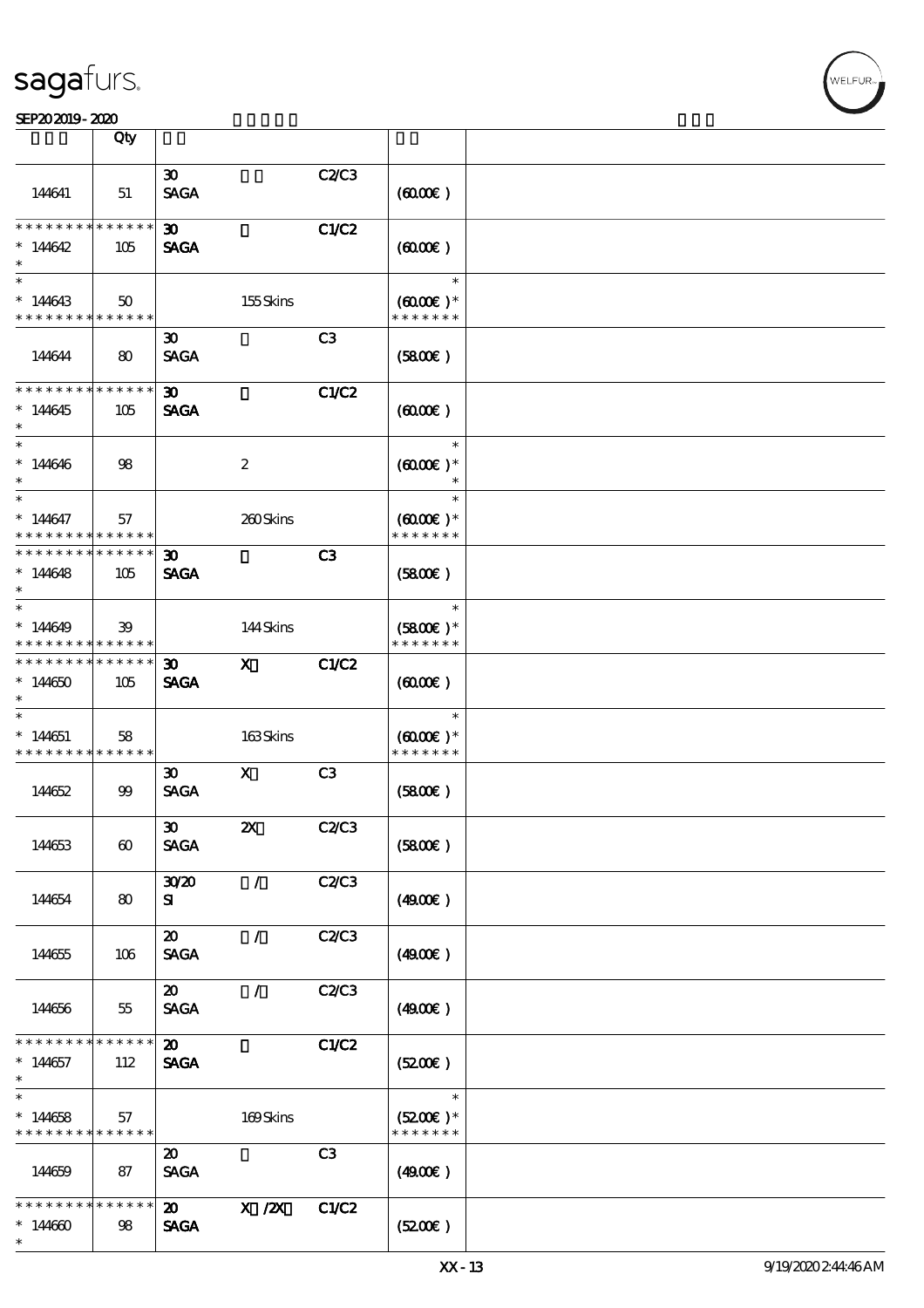

|                                                    | Qty |                                            |                   |       |                                              |  |
|----------------------------------------------------|-----|--------------------------------------------|-------------------|-------|----------------------------------------------|--|
| $\ast$<br>$*144661$<br>* * * * * * * * * * * * * * | 23  | $\boldsymbol{\mathfrak{D}}$<br><b>SACA</b> | $X$ / $ZX$        | C1/C2 | $\ast$<br>$(5200\text{E})*$<br>* * * * * * * |  |
| 144662                                             | 71  | $\boldsymbol{\mathfrak{D}}$<br><b>SAGA</b> | $X$ / $ZX$        | C3    | (4900)                                       |  |
| **************<br>$*14663$<br>$\ast$               | 84  | $\mathbf{o}$<br><b>SAGA</b>                | $\mathcal{L}$     | C2C3  | (360)                                        |  |
| $\ast$<br>$*14664$<br>* * * * * * * * * * * * * *  | 23  |                                            | 107Skins          |       | $\ast$<br>$(3600)$ *<br>* * * * * * *        |  |
|                                                    |     |                                            |                   |       |                                              |  |
| 144666                                             | 46  | $\boldsymbol{\mathfrak{D}}$<br>(S)         | CHIP <sub>2</sub> | C2C3  | (3200)                                       |  |
| 144667                                             | 65  | 200<br>(S)                                 | CHIP2             | C2C3  | (1800)                                       |  |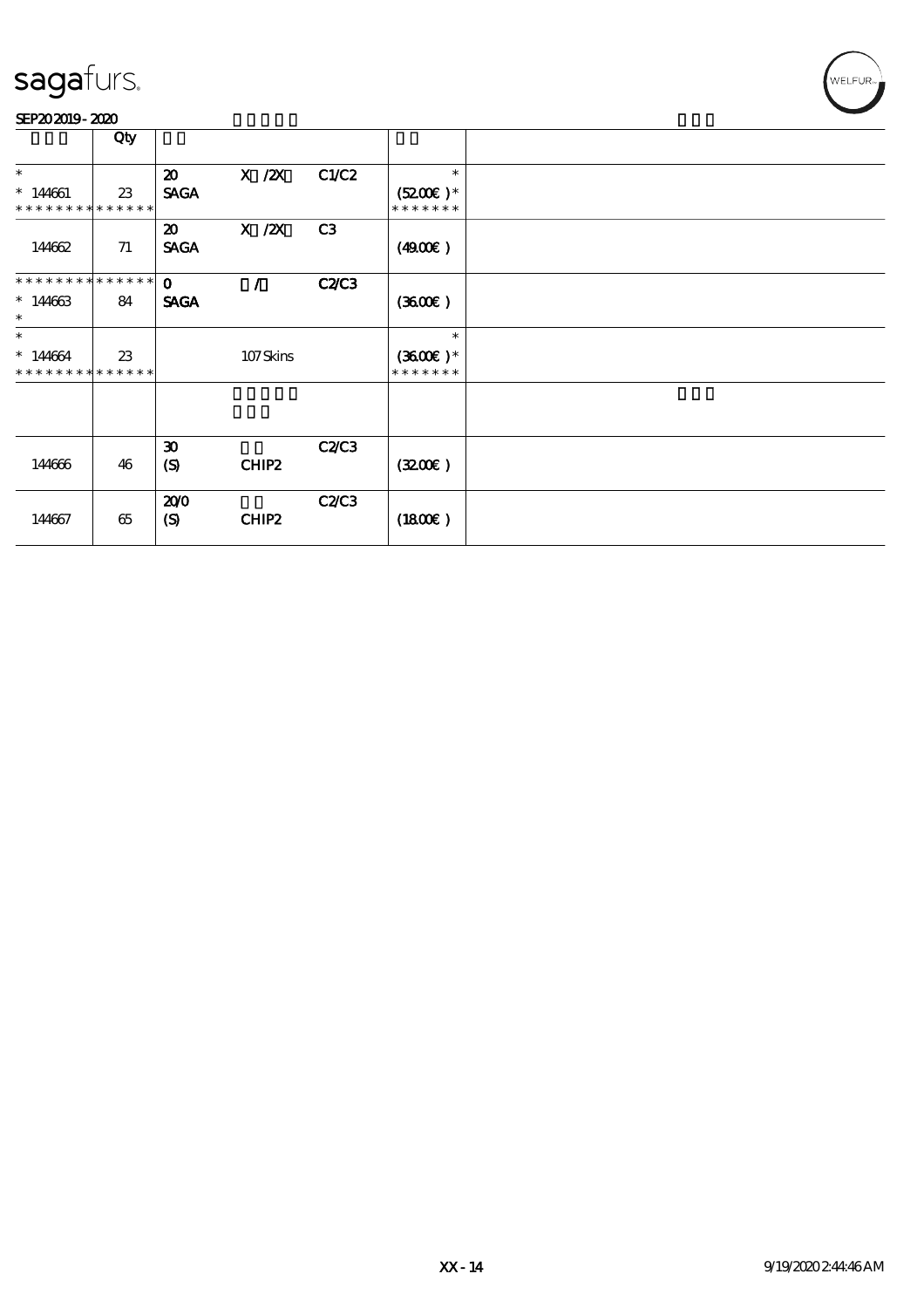| <b>Apricot Frost Fox</b> |  |  |
|--------------------------|--|--|

| SEP202019-2020                                    |                                     | Apricot Frost Fox                          |                   |       |                                       |  |
|---------------------------------------------------|-------------------------------------|--------------------------------------------|-------------------|-------|---------------------------------------|--|
|                                                   | Qty                                 |                                            |                   |       |                                       |  |
| 144681                                            | 67                                  | $\boldsymbol{\mathfrak{D}}$<br><b>SAGA</b> | $\sqrt{2}$        | C1/C2 | (5200)                                |  |
| * * * * * * * *                                   | * * * * * *                         | $\boldsymbol{\mathfrak{D}}$                |                   | C1/C2 |                                       |  |
| $*14682$<br>$\ast$                                | 105                                 | <b>SAGA</b>                                |                   |       | (5200)                                |  |
| $\ast$                                            |                                     |                                            |                   |       | $\ast$                                |  |
| $*14683$<br>* * * * * * * * * * * * * *           | 72                                  |                                            | 177Skins          |       | $(5200)$ *<br>* * * * * * *           |  |
| * * * * * * * *<br>$*144684$<br>$\ast$            | $******$<br>105                     | $\boldsymbol{\mathfrak{D}}$<br><b>SAGA</b> | $X$ / $ZX$        | C1/C2 | (S200E)                               |  |
| $\ast$<br>$*14685$<br>* * * * * * * * * * * * * * | 38                                  |                                            | 143Skins          |       | $\ast$<br>$(5200)$ *<br>* * * * * * * |  |
| 144686                                            | 48                                  | 3020<br>${\bf s}$                          |                   | C1/C2 | (450E)                                |  |
| 144687                                            | 61                                  | $\boldsymbol{\mathfrak{D}}$<br><b>SAGA</b> | $\mathcal{L}$     | C1/C2 | (4300)                                |  |
| * * * * * * * * * * * * * *<br>$*14688$<br>$\ast$ | 98                                  | $\boldsymbol{\mathfrak{D}}$<br><b>SAGA</b> |                   | C1/C2 | (430)                                 |  |
| $\ast$<br>$*14689$<br>* * * * * * * * * * * * * * | 26                                  |                                            | 124Skins          |       | $\ast$<br>$(4300)$ *<br>* * * * * * * |  |
| 144690                                            | 82                                  | $\boldsymbol{\mathfrak{D}}$<br><b>SAGA</b> | $X \, /ZX$        | C1/C2 | (430E)                                |  |
| 144691                                            | 44                                  | $\mathbf{O}$<br><b>SAGA</b>                | $\mathcal{L}$     | C1/C2 | (2800)                                |  |
| 144692                                            | $\boldsymbol{\boldsymbol{\lambda}}$ | $\mathbf{O}$<br><b>SAGA</b>                | $X$ / $ZX$        | C1/C2 | (280)                                 |  |
|                                                   |                                     |                                            | Apricot Frost Fox |       |                                       |  |
| 144694                                            | $5\!6$                              | 200<br>$\boldsymbol{S}$                    | CHIP2             | C1/C2 | (1900E)                               |  |

WELFUR<sub>™</sub>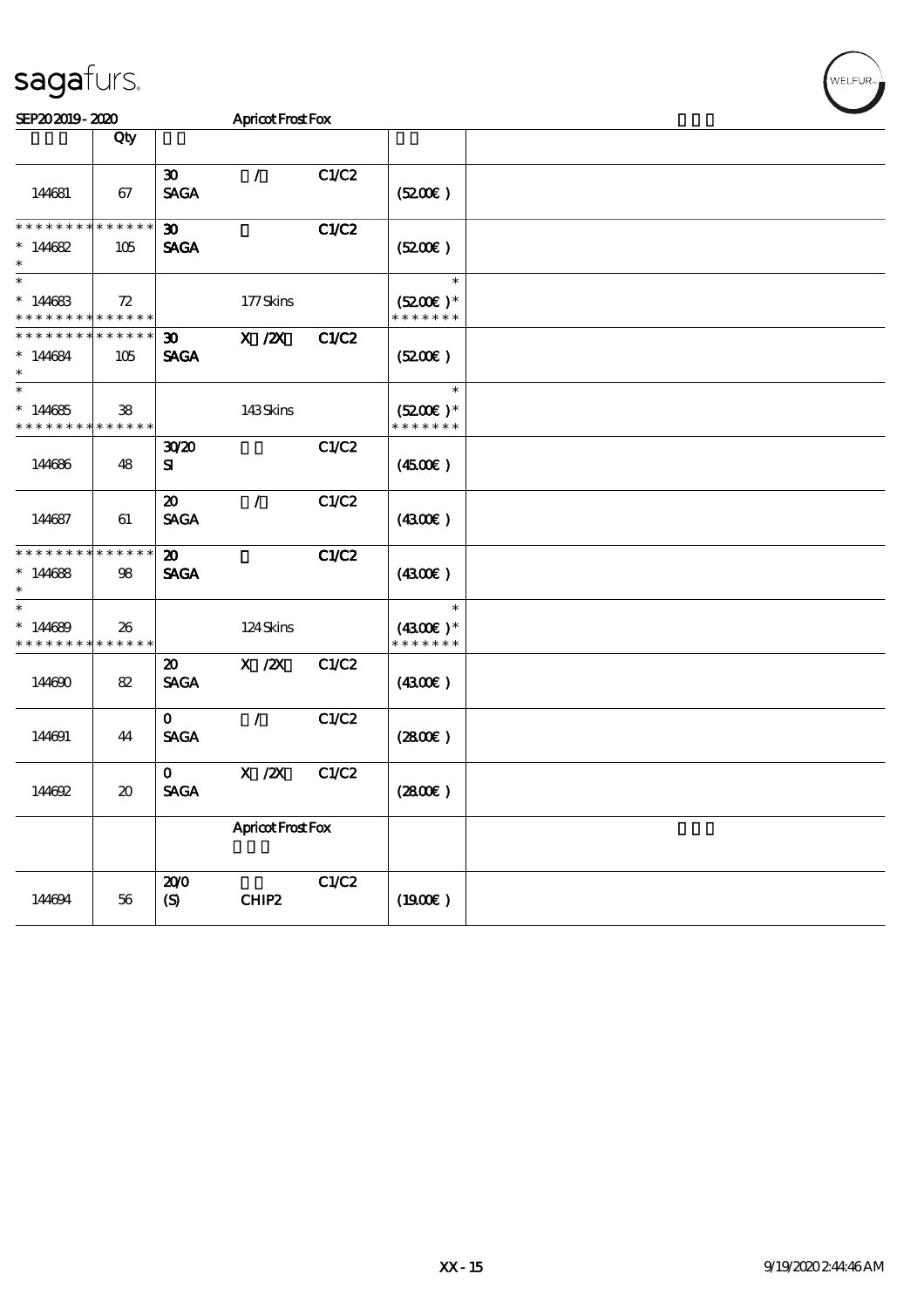### SEP202019-2020

|        | Qty    |                                                               |                         |                 |        |  |
|--------|--------|---------------------------------------------------------------|-------------------------|-----------------|--------|--|
| 144701 | $55\,$ | $\boldsymbol{\omega}$<br><b>SAGA</b>                          |                         | C2              | (6600) |  |
| 144702 | $61\,$ | $\boldsymbol{\omega}$<br><b>SAGA</b>                          | $\mathcal{L}$           | $\overline{C2}$ | (6600) |  |
| 144703 | 31     | $\boldsymbol{\omega}$<br><b>SAGA</b>                          | $X$ / $ZX$              | C2              | (6600) |  |
| 144704 | 104    | $\boldsymbol{\mathfrak{D}}$<br><b>SAGA</b>                    |                         | C2              | (5800) |  |
| 144705 | 41     | $\boldsymbol{\mathfrak{D}}$<br><b>SAGA</b>                    | SL2                     | C2              | (5800) |  |
| 144706 | 34     | $\boldsymbol{\mathfrak{D}}$<br>$\operatorname{\mathsf{SAGA}}$ | $\mathcal{L}$<br>SL2    | C2              | (5800) |  |
| 144707 | 45     | $\boldsymbol{\mathfrak{D}}$<br><b>SAGA</b>                    | $X$ / $ZX$              | C2              | (5800) |  |
| 144708 | $17\,$ | $\boldsymbol{\mathfrak{D}}$<br><b>SAGA</b>                    | $X$ / $ZX$<br>SL2       | C2              | (5800) |  |
| 144709 | $36\,$ | $\boldsymbol{\mathfrak{D}}$<br>$\operatorname{\mathsf{SAGA}}$ | $\mathcal{L}$<br>SL2    | C2              | (4800) |  |
| 144710 | $63\,$ | $\boldsymbol{\mathsf{20}}$<br>$\ensuremath{\mathsf{SAGA}}$    | $\mathcal{L}$           | C2              | (4900) |  |
| 144711 | 29     | $\boldsymbol{\mathsf{20}}$<br><b>SAGA</b>                     | $\boldsymbol{X}$<br>SL2 | C2              | (4800) |  |
| 144712 | $3\!7$ | $\boldsymbol{\mathfrak{D}}$<br><b>SAGA</b>                    | $X$ / $ZX$              | C2              | (4900) |  |

**VELFUR**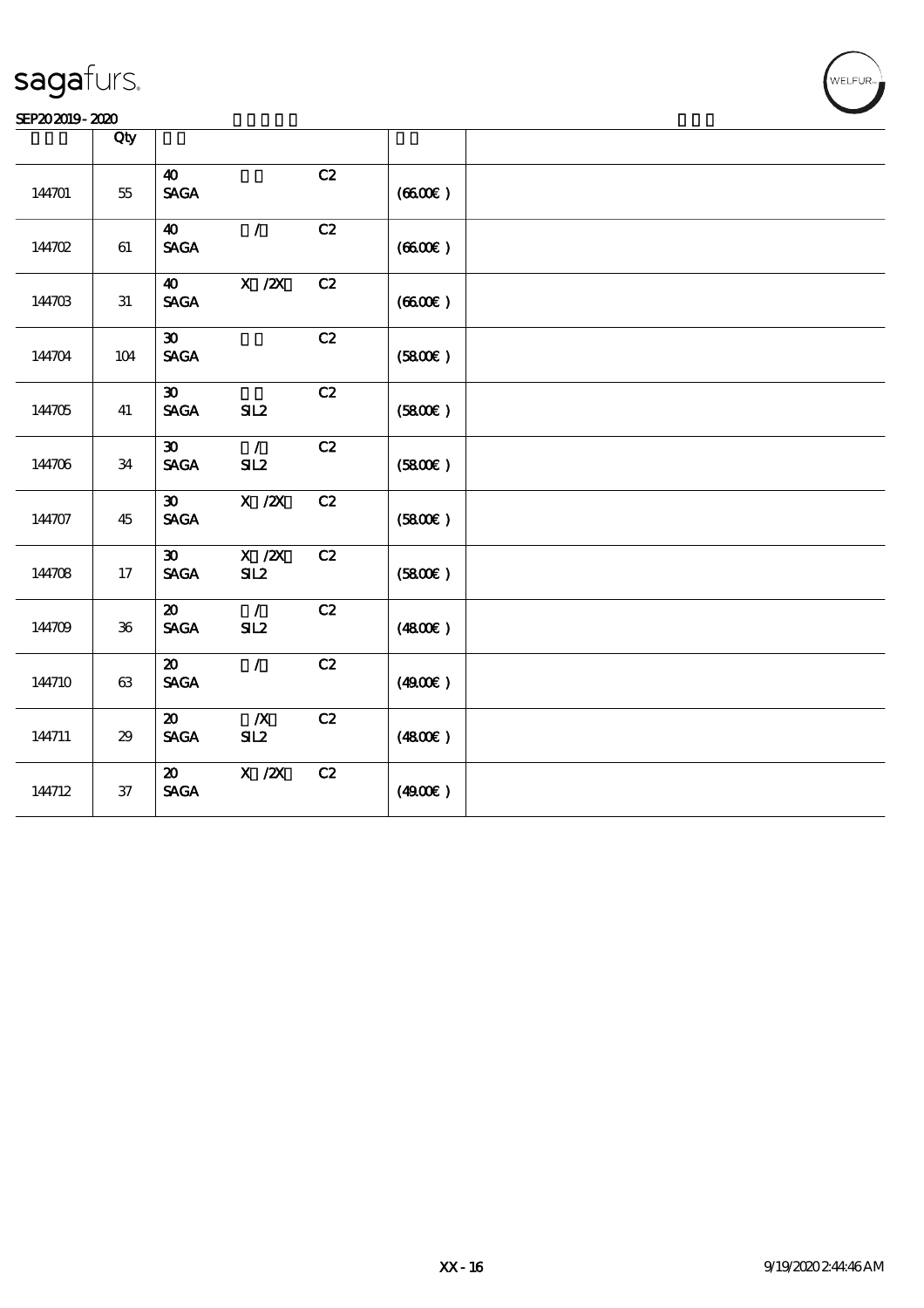### SEP202019-2020

|                                                                    | Qty    |                                            |                           |              |                                       |  |
|--------------------------------------------------------------------|--------|--------------------------------------------|---------------------------|--------------|---------------------------------------|--|
| 144721                                                             | 78     | 50 <sub>1</sub><br><b>SAGA</b>             | $\boldsymbol{X}$          | C2C3         | (4300)                                |  |
| * * * * * * * * * * * * * * *<br>$* 144722$<br>$\ast$              | 105    | $\boldsymbol{\omega}$<br>${\bf s}$         | $\mathcal{L}$             | <b>C2/C3</b> | (300)                                 |  |
| $\ast$<br>$* 144723$<br>* * * * * * * * <mark>* * * * * * *</mark> | $22\,$ |                                            | $127$ Skins               |              | $\ast$<br>$3000$ $*$<br>* * * * * * * |  |
| 144724                                                             | $50\,$ | 40<br>${\bf s}$                            | $\boldsymbol{X}$          | <b>C2/C3</b> | (300)                                 |  |
| 144725                                                             | 54     | $\boldsymbol{\mathfrak{D}}$<br><b>SAGA</b> | $\mathcal{T}$             | <b>C2/C3</b> | (2600E)                               |  |
| 144726                                                             | 51     | $\boldsymbol{\mathfrak{D}}$<br>${\bf s}$   | $\mathcal{L}$             | C2C3         | $(2400\varepsilon)$                   |  |
| 144727                                                             | 53     | $\boldsymbol{\mathfrak{D}}$<br><b>SAGA</b> | $\boldsymbol{X}$          | C2C3         | $(2600\varepsilon)$                   |  |
| 144728                                                             | 73     | $\boldsymbol{\mathfrak{D}}$<br><b>SAGA</b> | $\mathcal{F}$             | <b>C2/C3</b> | $(2600\varepsilon)$                   |  |
| 144729                                                             | 46     | $\boldsymbol{\mathbf{z}}$<br>${\bf s}$     | $\mathcal{L}$             | C2C3         | (2400)                                |  |
|                                                                    |        |                                            |                           |              |                                       |  |
| 144731                                                             | 28     | 40'30<br>${\bf s}$                         | $\mathcal{T}$             | <b>C2/C3</b> | (5600)                                |  |
|                                                                    |        |                                            |                           |              |                                       |  |
| 144733                                                             | $23\,$ | 3020<br>$\boldsymbol{S}$                   | $\boldsymbol{X}$<br>CHIP2 | <b>C2/C3</b> | (2500)                                |  |
|                                                                    |        |                                            | Lavender Frost Fox        |              |                                       |  |
| 144735                                                             | $10\,$ | 200<br>(S)                                 | CHIP3                     | C1/C2        | $(1500\varepsilon)$                   |  |

WELFUR-<br>
.